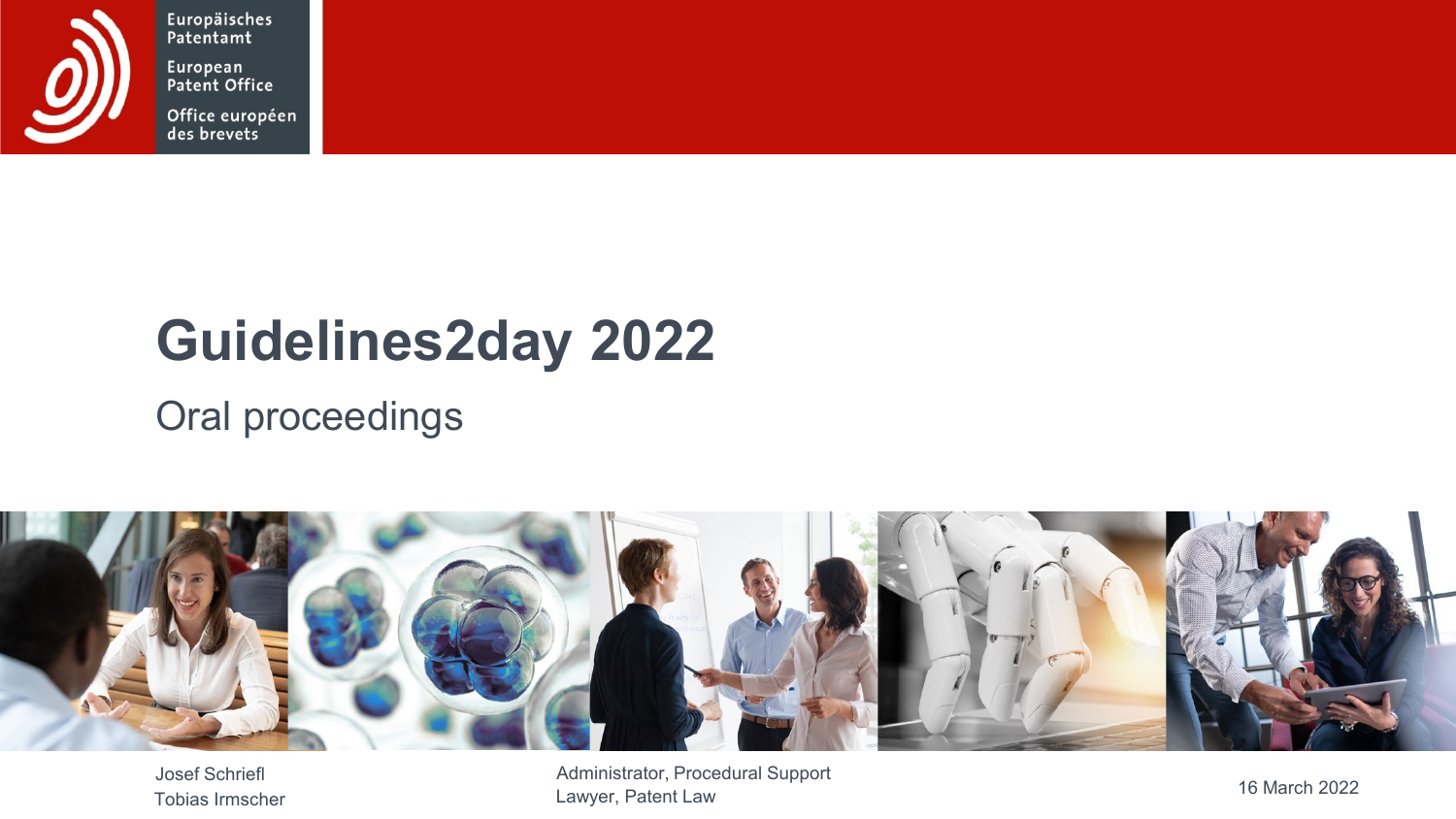- Oral proceedings especially by VICO
- **Taking of evidence**
- Change of date
- $\blacksquare$  Identity checks
- **Filings of documents**
- **Example 2** Language of the oral proceedings
- Technical aspects
- **Admission of the public**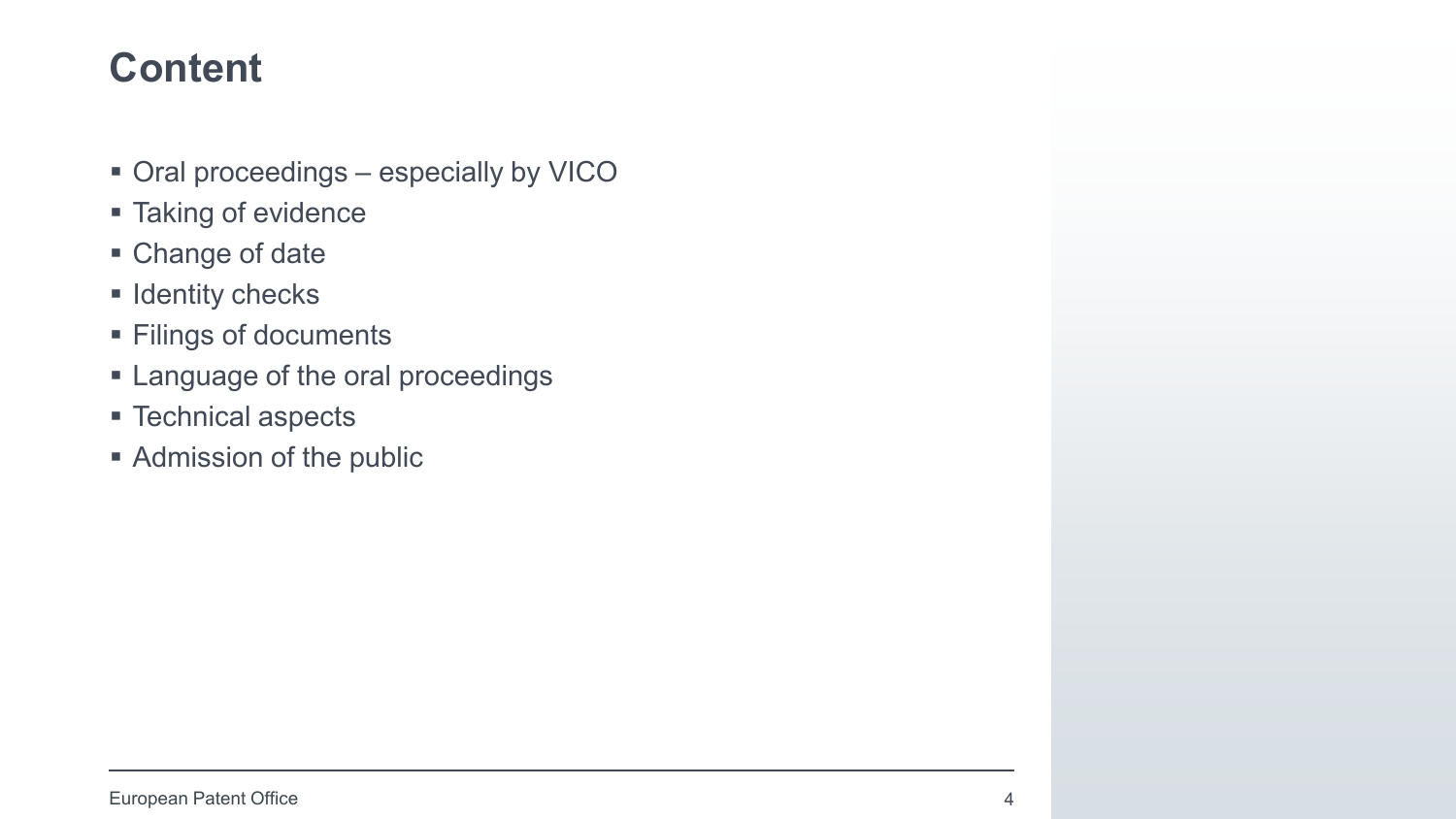- Oral proceedings especially by VICO
- **Taking of evidence**
- Change of date
- $\blacksquare$  Identity checks
- **Filings of documents**
- **Example 2** Language of the oral proceedings
- Technical aspects
- **Admission of the public**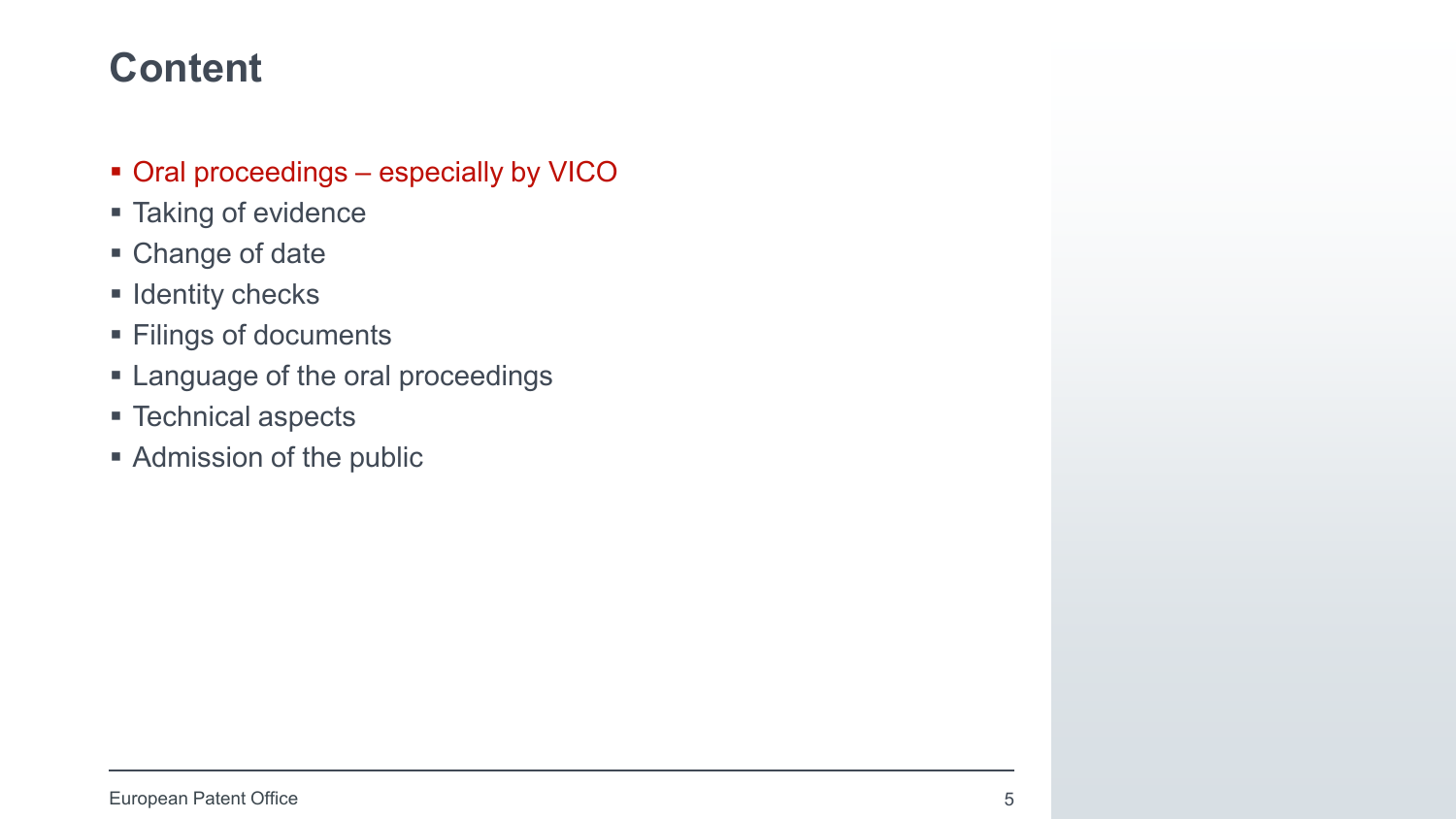### **Question**

# $\mathbf{?}$

Who has already participated in oral proceedings by videoconference?

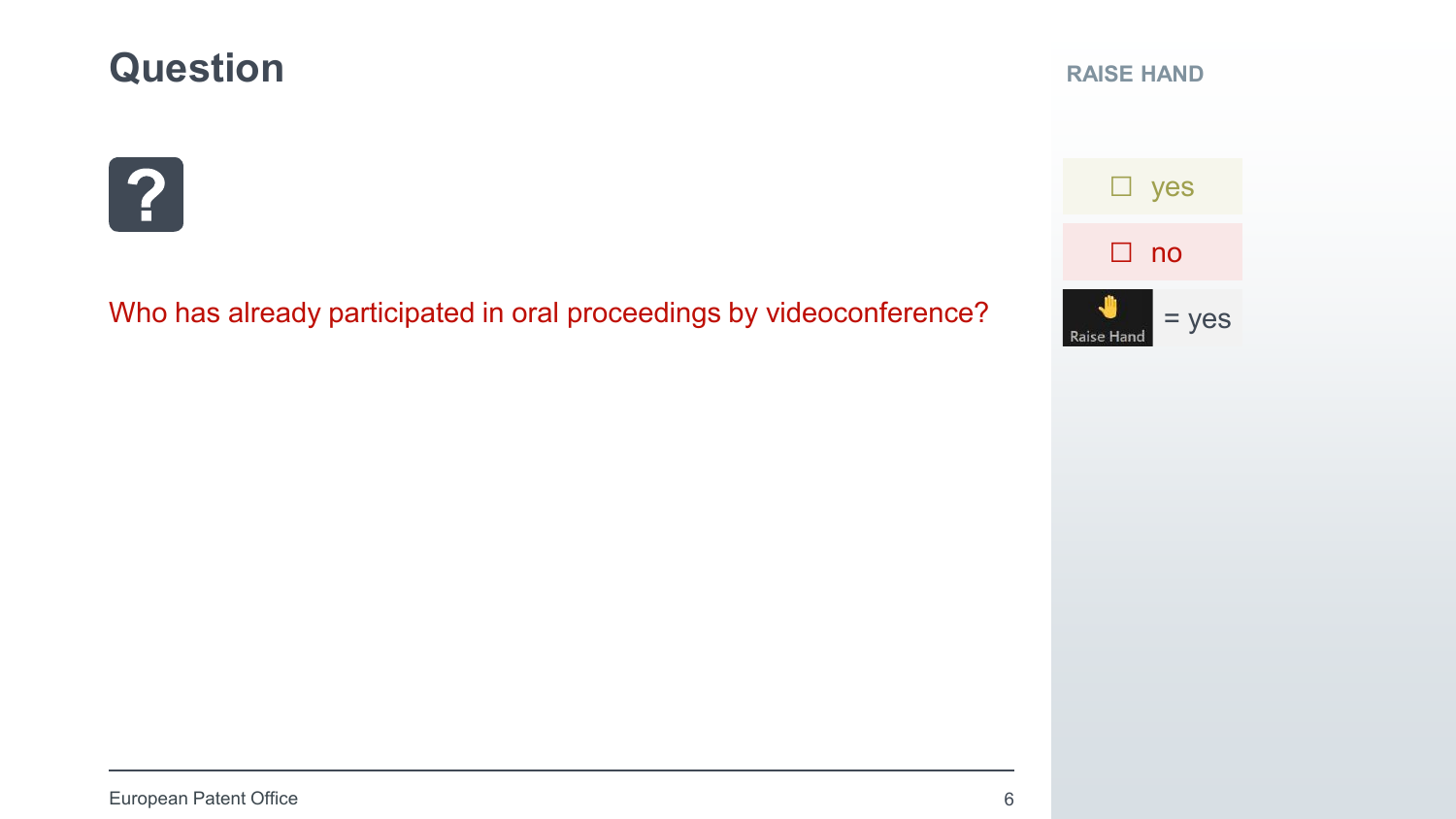### **Oral proceedings – especially by VICO**

- Right to oral proceedings
	- − subject to some minor exceptions
	- − Art. 116 not limited to a specific form (G 1/21)
- VICO as standard form in first instance proceedings since 2020/21
	- − in examination since 1 April 2020
	- − in opposition **as pilot** since 4 May 2020 (with party consent) and, as **extended pilot** (VICO by default), since January 2021
	- − proceedings before the Legal Division and the Receiving Section since July 2021
- almost 8000 oral proceedings successfully conducted by VICO in 2021 alone

E-III, 11

Art. 116 EPC Oral proceedings

OJ 2020, A121 / OJ 2021, A93; OJ 2020, A134 OJ 2021, A49 OJ 2021, A50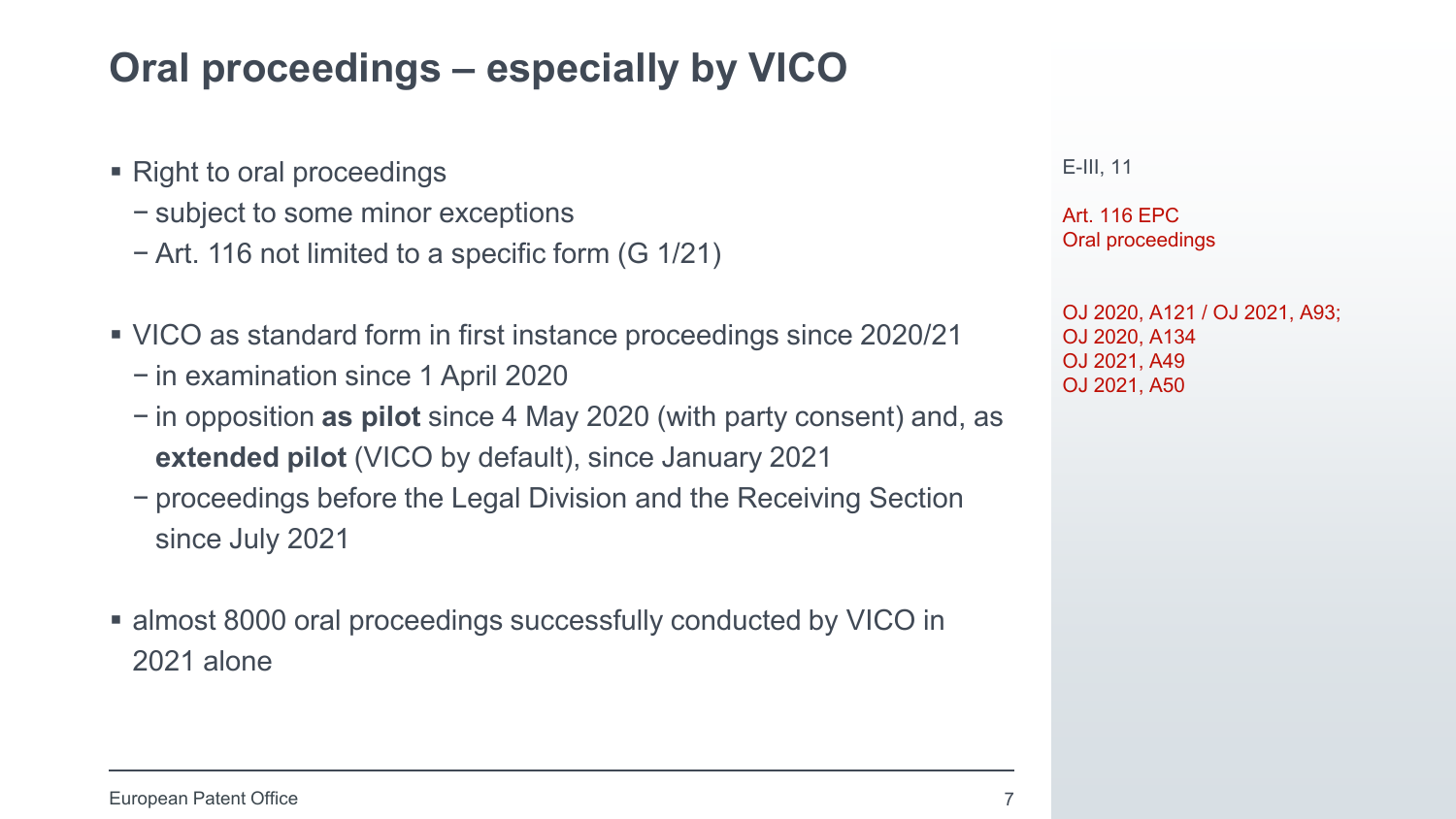### **Oral proceedings – especially by VICO (2)**

- **Legal basis** 
	- − decisions of the President
- Exceptions in case of **serious reasons**, e.g.
	- − a proven visual impairment that prevents a representative from following oral proceedings on screen
	- − the proceedings involve the demonstration or inspection of an object where the haptic features are essential
- in case of serious reasons: oral proceedings on EPO premises

Art. 10 EPC Management

Notice of 10 November 2020, OJ EPO 2020, A122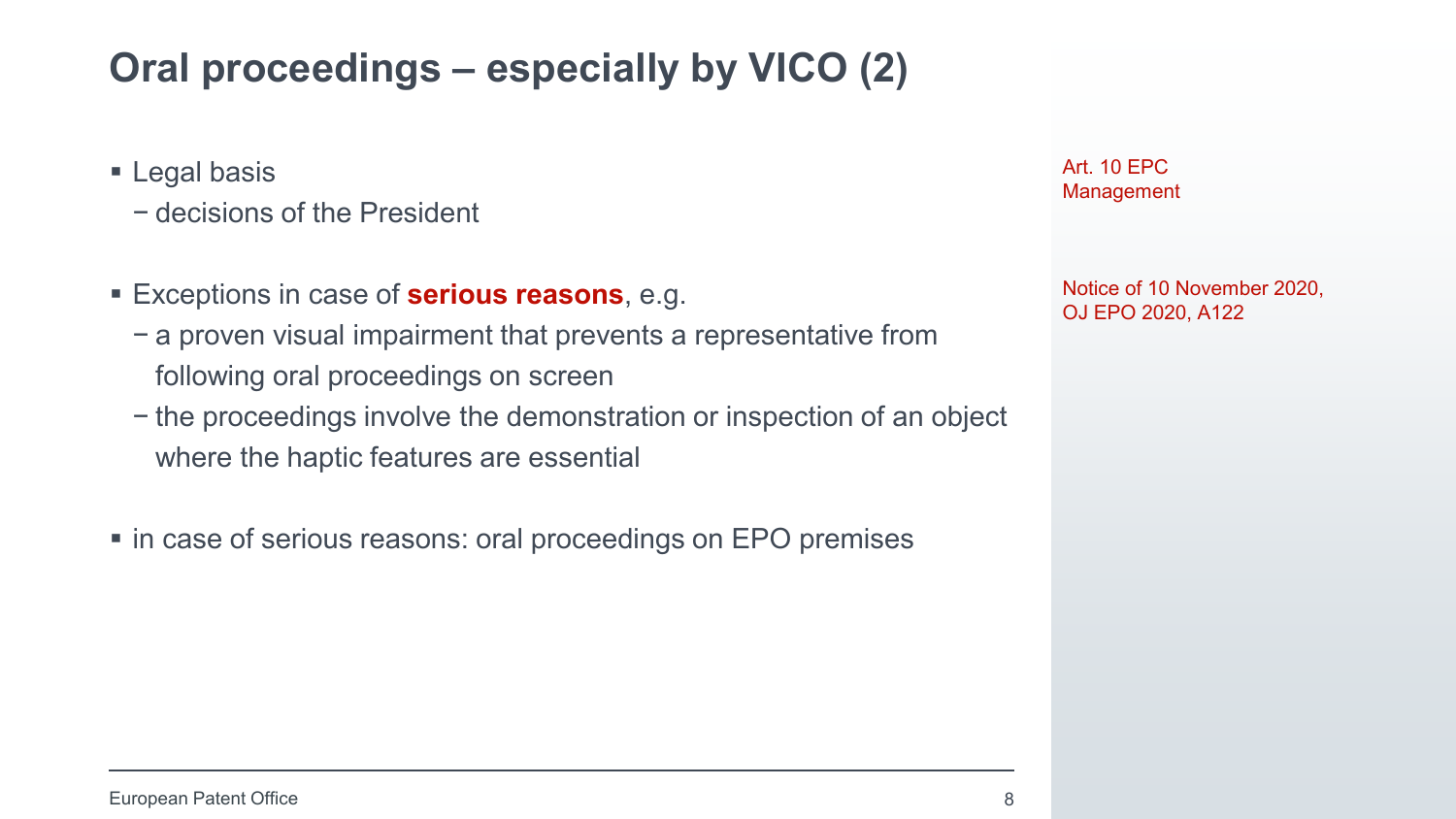- Oral proceedings especially by VICO
- **Taking of evidence**
- Change of date
- $\blacksquare$  Identity checks
- **Filings of documents**
- **Example 2** Language of the oral proceedings
- Technical aspects
- **Admission of the public**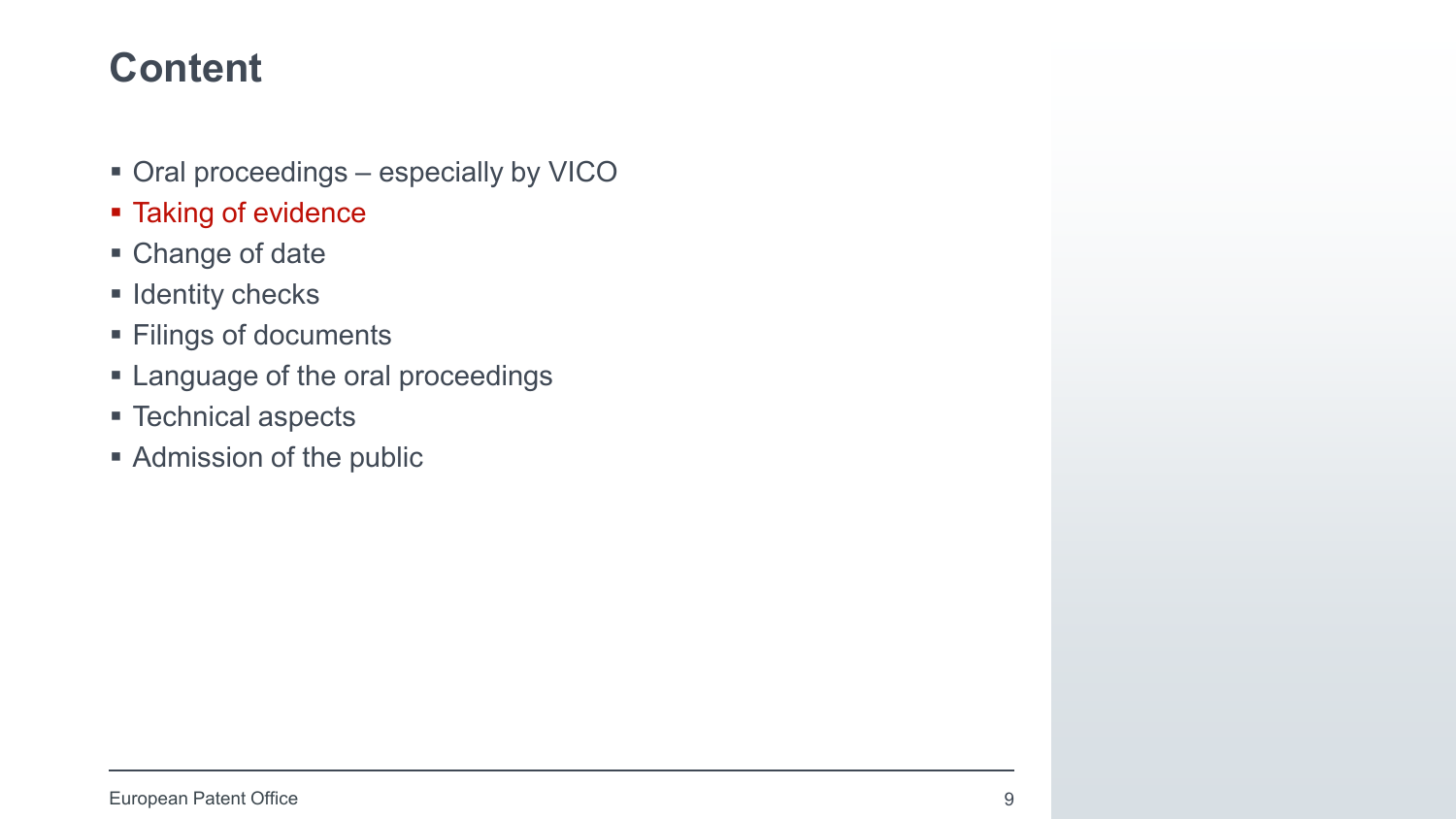## **Taking of evidence**

- Means of evidence
	- − documents
	- − witness / party testimony
	- − inspection

…

− sworn statements in writing

- Taking of evidence, in particular by
	- − hearing witnesses or experts
	- − hearing parties
	- − inspection
- Taking of evidence by VICO
	- − expressly foreseen in Rules 117 and 118 EPC

GL, E-IV

Art. 117 EPC Means and taking of evidence

Rule 117 EPC Decision on taking of evidence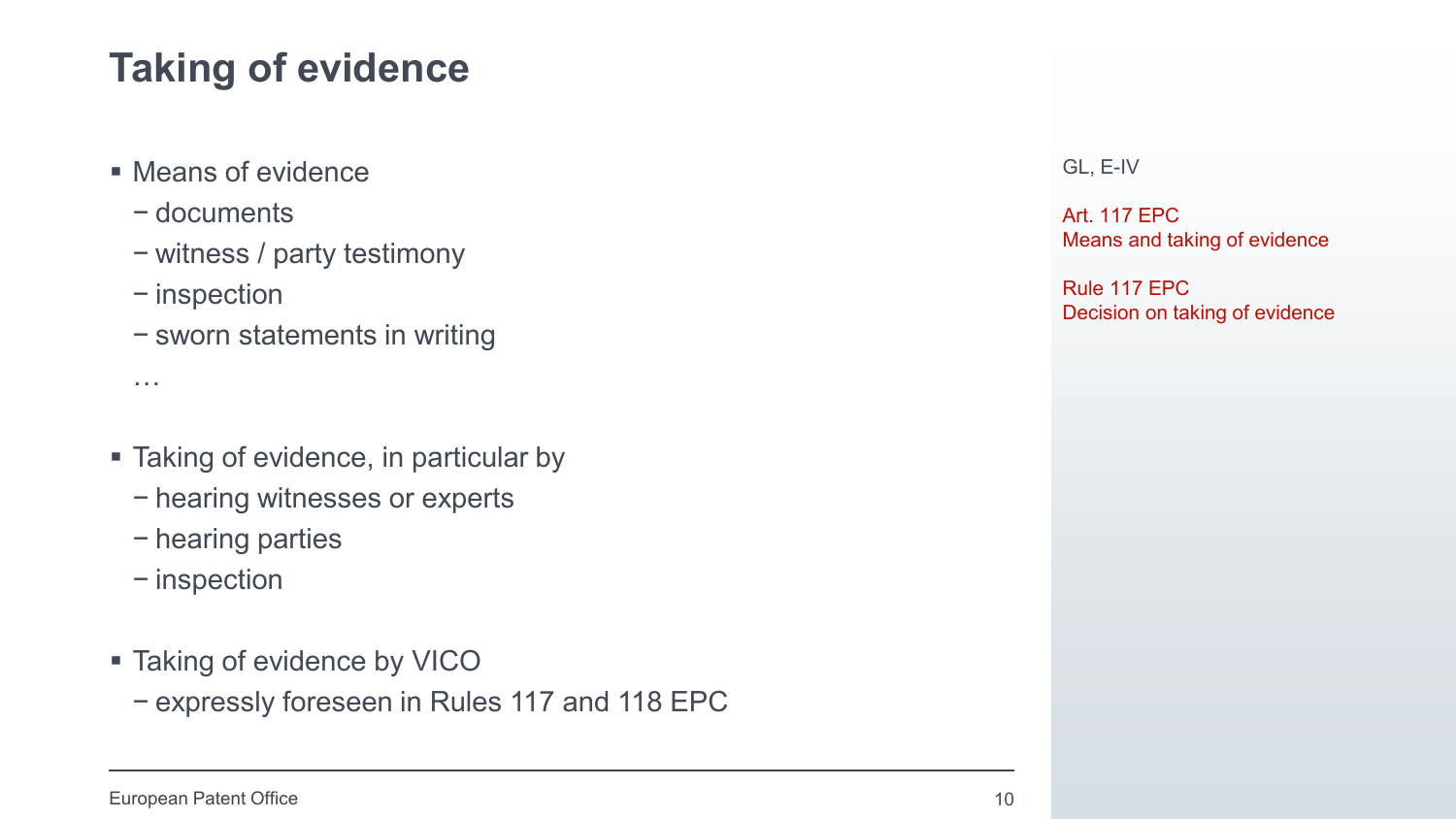### **Taking of evidence (2)**

- **Hearing witnesses by VICO** 
	- − irrespective of the form of the oral proceedings
	- − should be connecting independently from the party nominating it
	- − stays in virtual "waiting room" of the videoconference, until admitted by the chairperson
	- − detailed guidance sent to the witness with the summons
- Conducting inspections by VICO
	- − normally with the assistance of a technician
	- − object to be sent to the EPO sufficiently in advance
	- − a separate, high quality camera transmits the images of the object being inspected to the VICO

GL, E-IV

Rule 117 EPC Decision on taking of evidence

Rule 118 EPC Summons to give evidence before the European Patent **Office**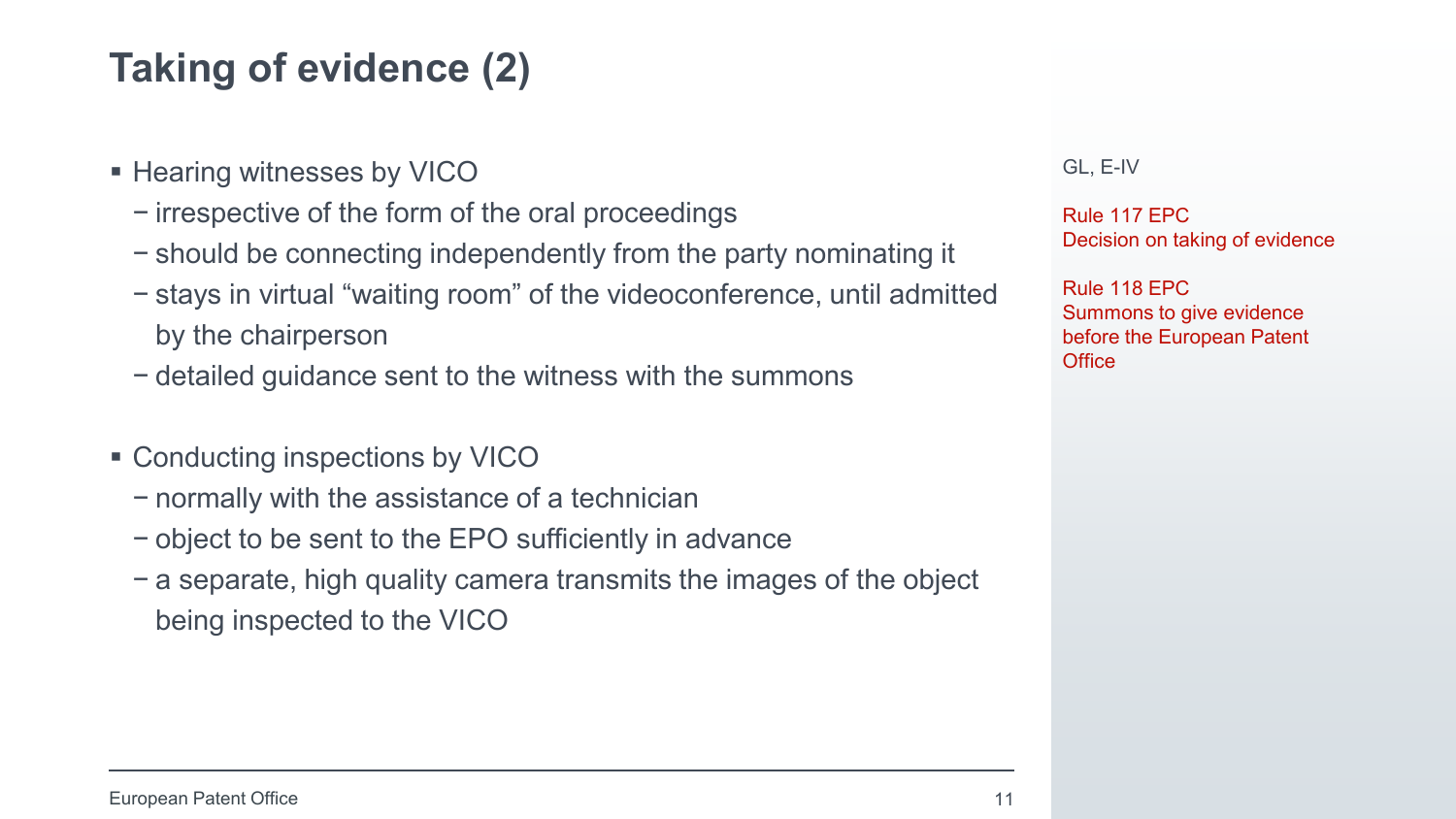- Oral proceedings especially by VICO
- Taking of evidence
- Change of date
- $\blacksquare$  Identity checks
- **Filings of documents**
- **Example 2** Language of the oral proceedings
- Technical aspects
- **Admission of the public**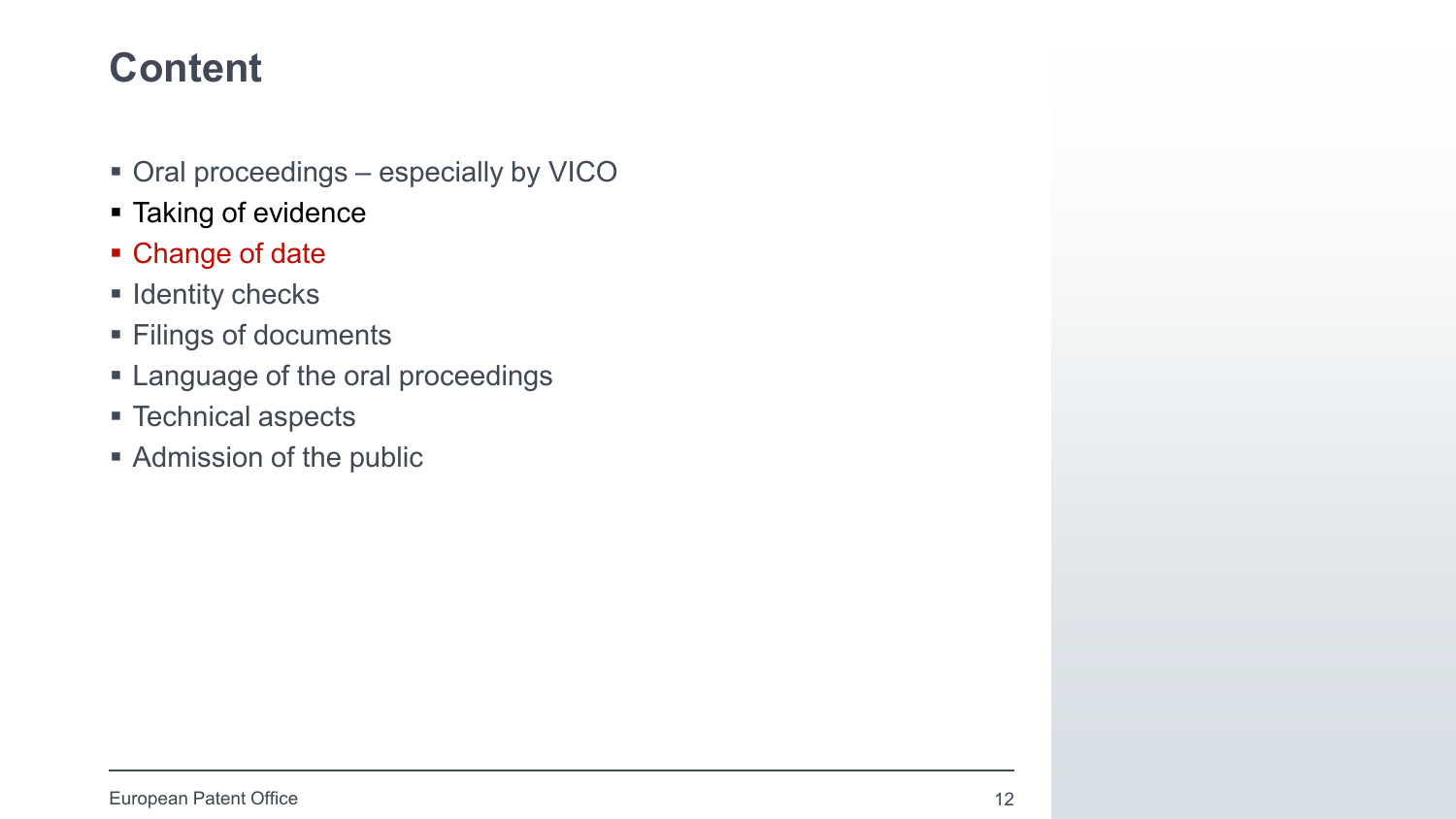### **Change of date**

The party must provide serious reasons for change of date, e.g. previously notified summons to another oral proceedings

- **for the same date**
- for the preceding or following day
- **for two preceding/following days only where the other oral** proceedings take place on the premises of the EPO at a geographically distant location

Change of date is allowed if another oral proceedings was scheduled for two preceding or following days only in case of face-to-face oral proceedings involving travelling

GL, E-III, 7.1.1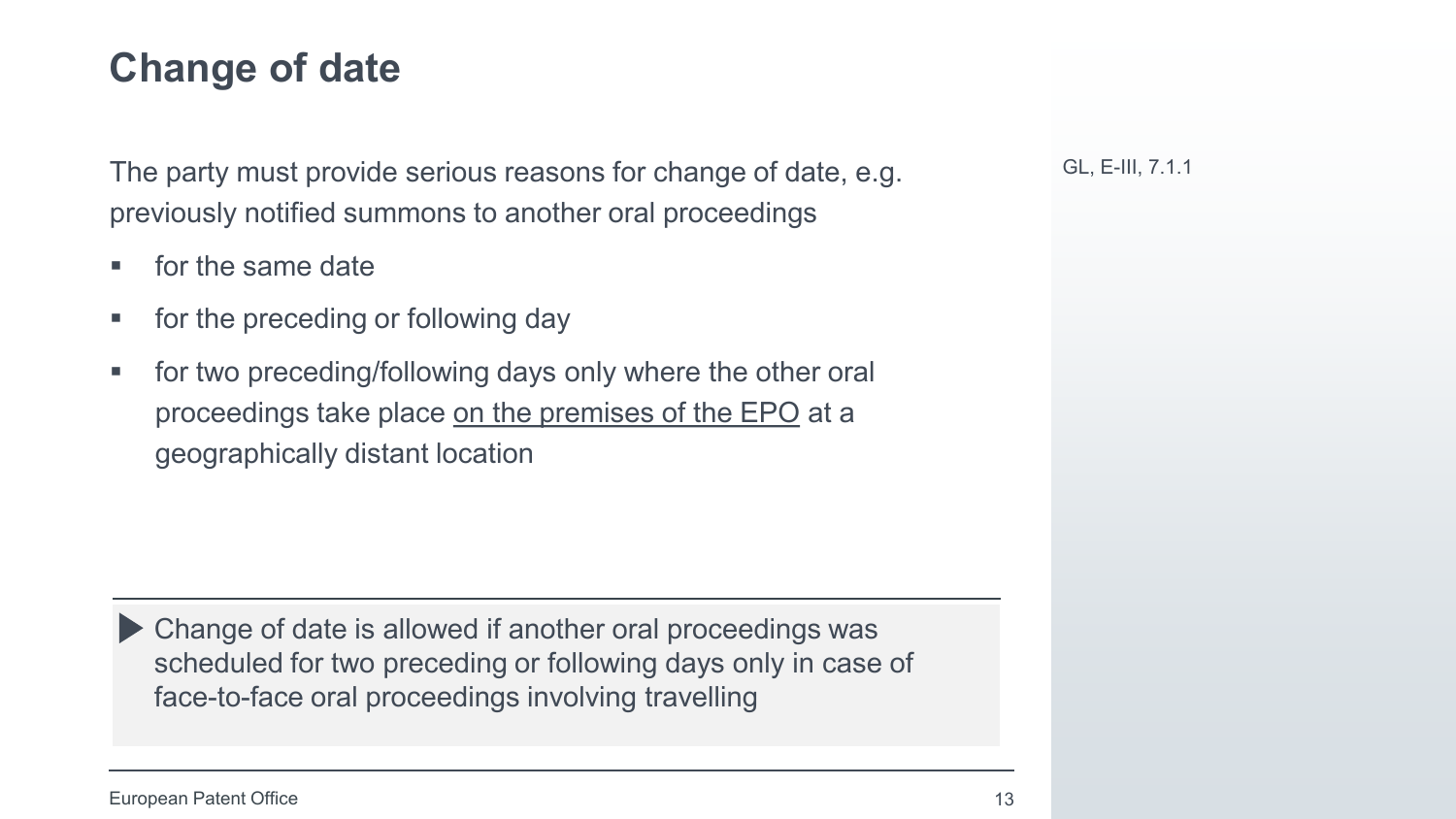- Oral proceedings especially by VICO
- **Taking of evidence**
- Change of date
- $\blacksquare$  Identity checks
- **Filings of documents**
- **Example 2** Language of the oral proceedings
- Technical aspects
- **Admission of the public**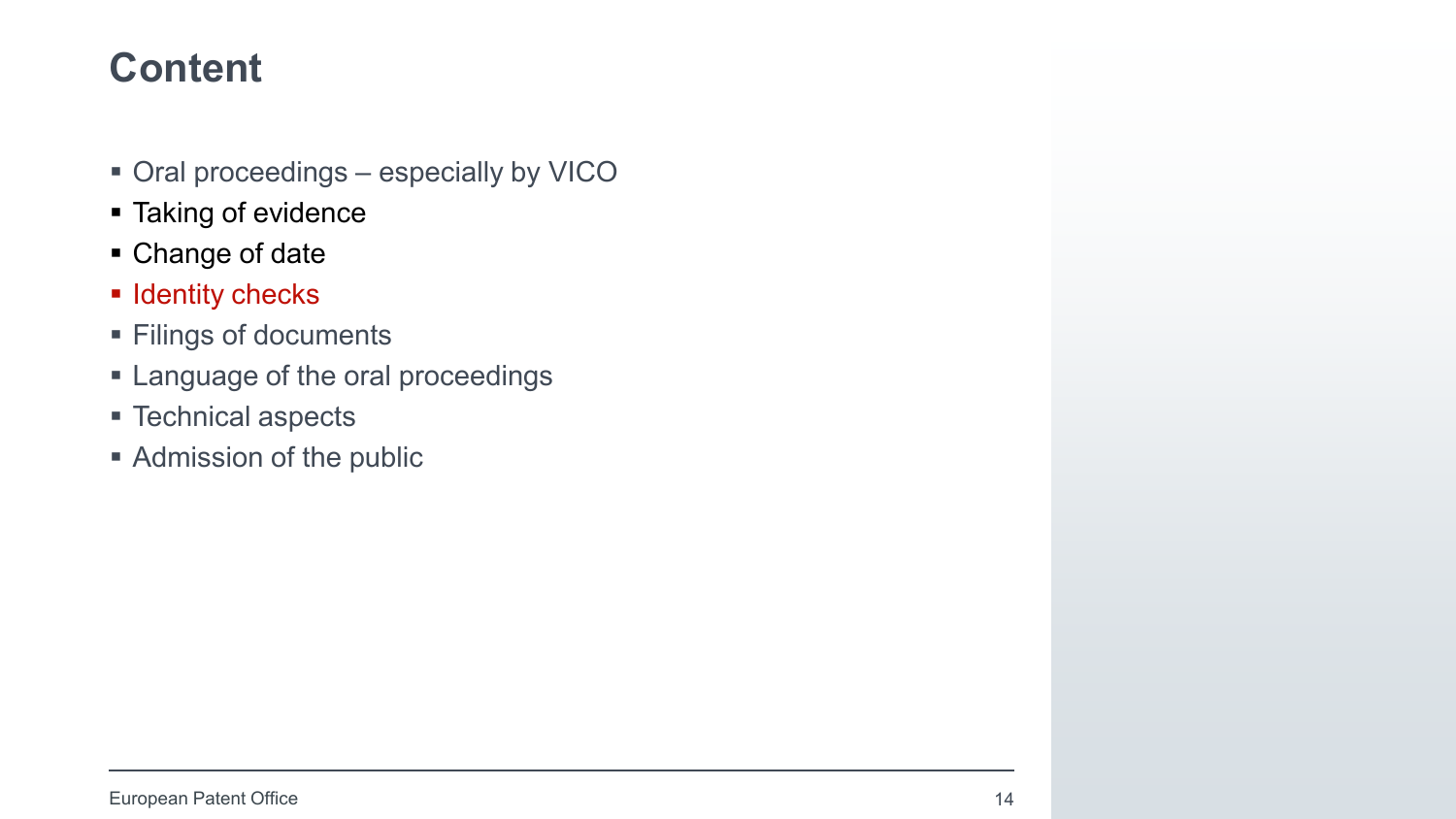### **Simplified ID check**

- In case of oral proceedings by VICO, copies of ID documents may be filed:
	- − by online filing (no later than two days prior to the oral proceedings; documents put in the non-public part of the file)
	- − by email (not included in the file, email deleted after the oral proceedings)
- Only full name and picture need to be visible. Other information may be hidden provided that it is possible to recognise that it is an official ID document.
- Divisions will only check ID documents of one representative per party. The ID documents of further representatives and accompanying persons are not checked.

 $\rightarrow$  Oral confirmation of their identity by the relevant representative is sufficient

GL, E-III, 8.3.1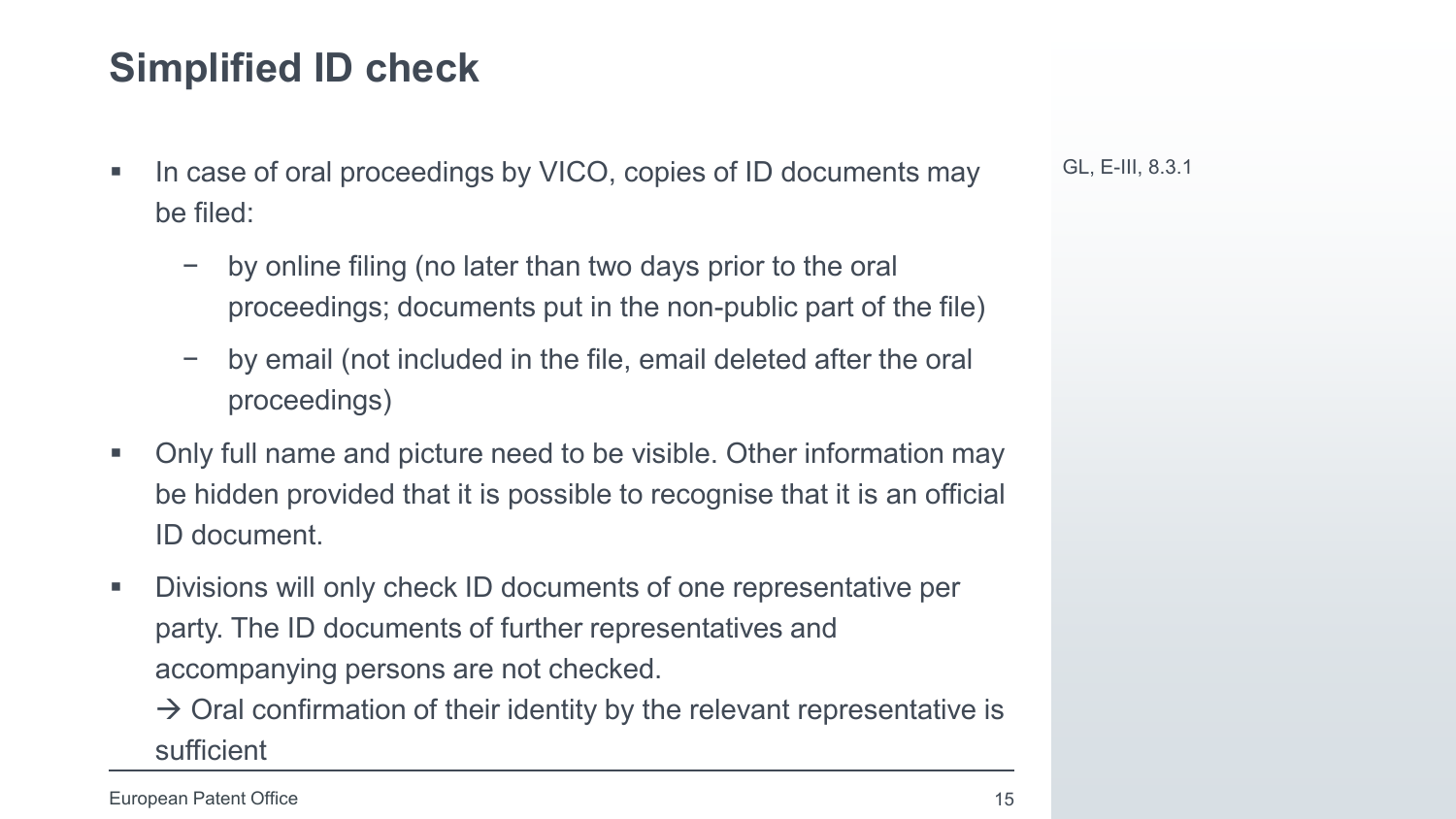### **Badges for professional representatives**

- Production of EPO badges for professional representatives by prearranged video call
- Send an email to [support@epo.org](mailto:support@epo.org) comprising:
	- − your full name
	- − contact details (phone number, email address, postal address)
	- − photo of yourself in jpeg format
- EPO security will invite you to a video call, where you will be asked to show proof of your identity (e.g. passport or national ID card).
- **EPO badge will be sent to your address by registered post.**

If the EPO badge is used, a private session for the ID check is not required.

OJ EPO 2021, A79 GL, E-III, 8.3.1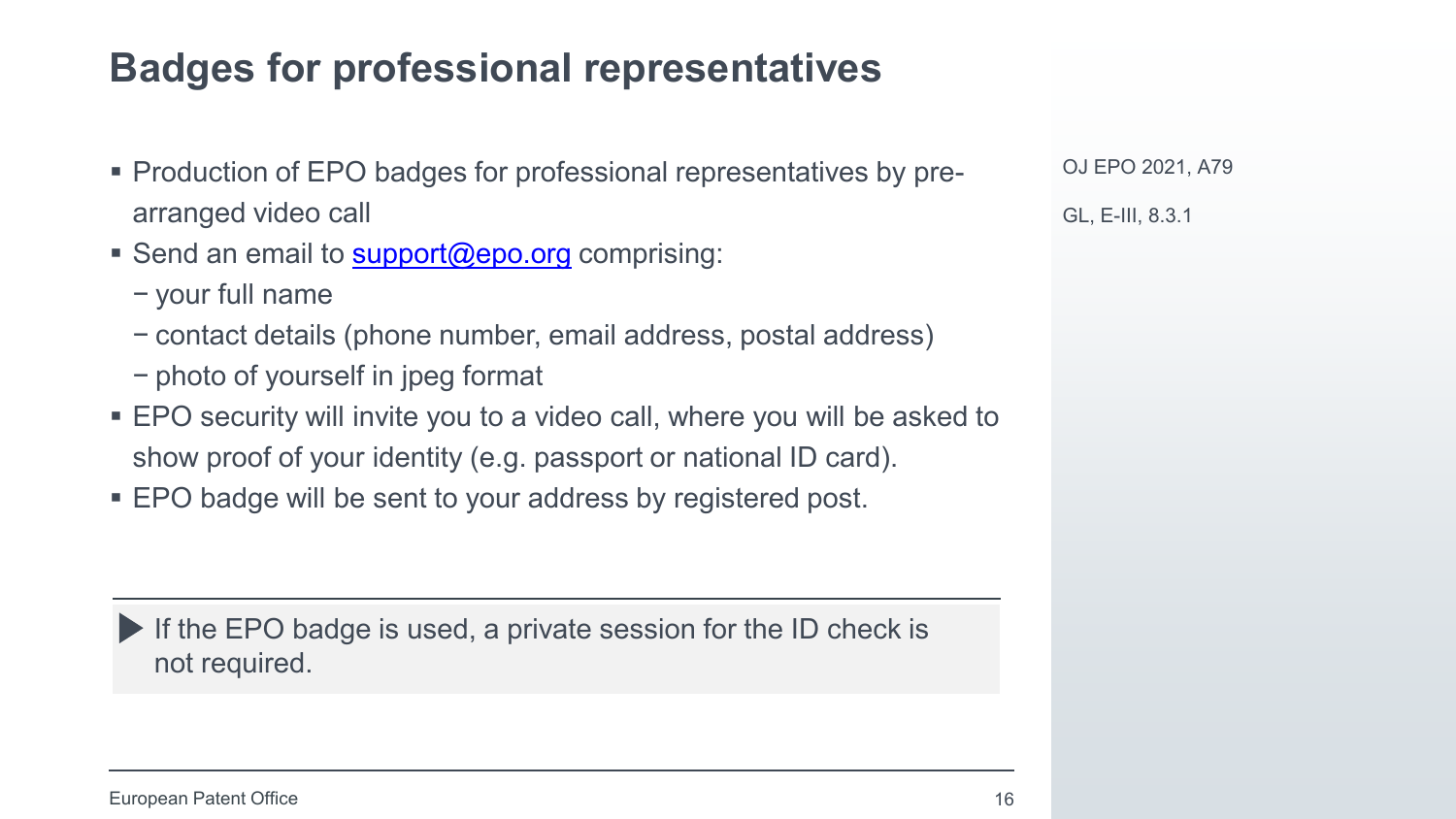- Oral proceedings especially by VICO
- **Taking of evidence**
- Change of date
- $\blacksquare$  Identity checks
- **Filings of documents**
- **Example 2** Language of the oral proceedings
- Technical aspects
- **Admission of the public**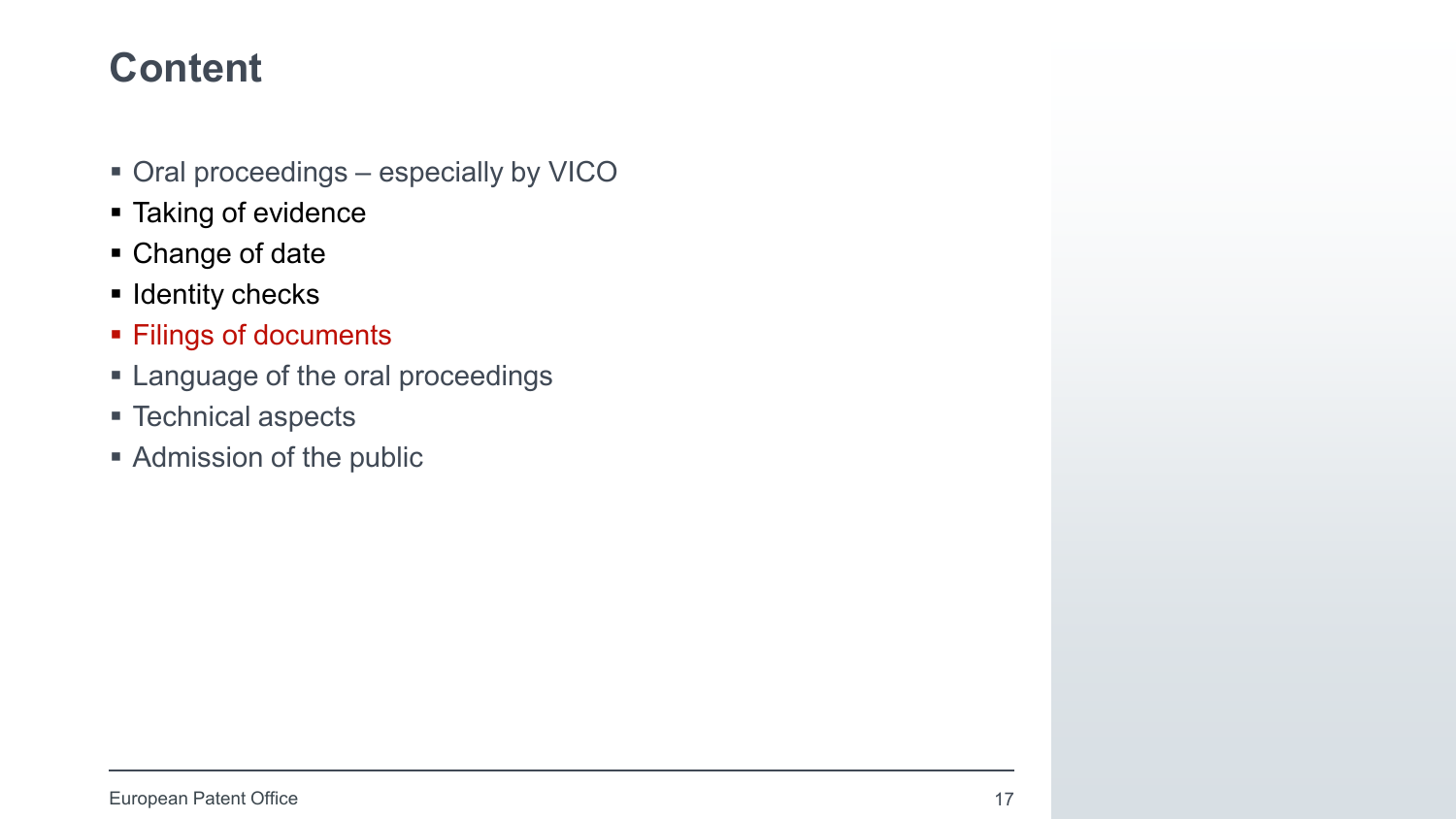### **Filings of documents during oral proceedings held by videoconference**

- Documents (also authorisations) must be submitted by email
- Amended application/patent documents must be filed as attachments in PDF format (compliant with WIPO standard Annex F)
- Other documents may be sent in any format which can be opened by the EPO and reproduced in a legible form
- A required signature (Rule  $50(3)$ ) may be applied to:
	- an attached document (e.g. included in the PDF)
	- − the text of the email
- The signature may take the form of
	- a facsimile signature  $\sqrt{e^{2}}$  Pulsh
	- − a "*string of characters*"

Example: an email signature with the sender's name and position

GL, E-III, 8.5.2

EPO OJ 2020, A71

Rule 50(3) EPC Documents filed subsequently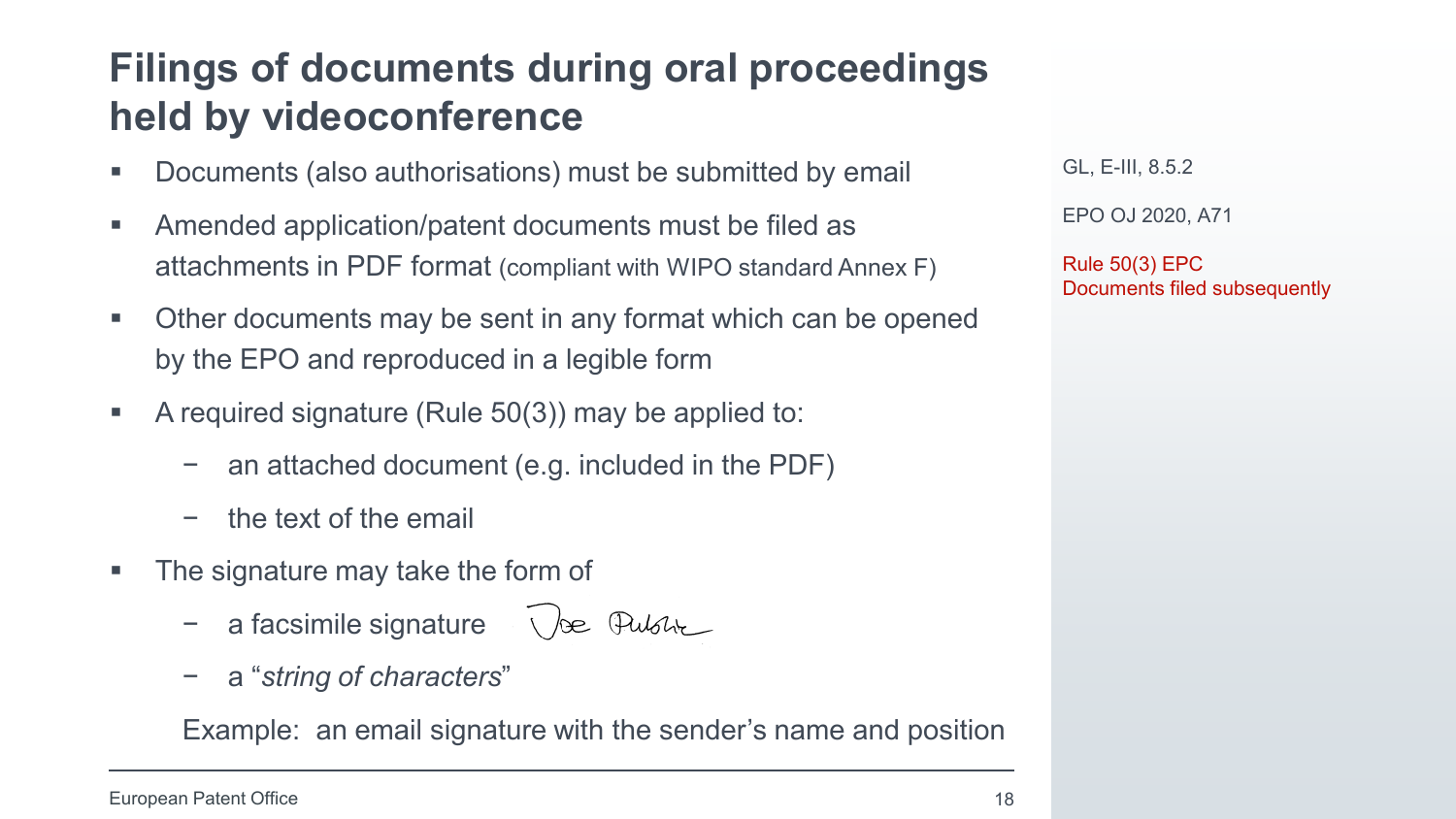- Oral proceedings especially by VICO
- **Taking of evidence**
- Change of date
- $\blacksquare$  Identity checks
- **Filings of documents**
- **Example 20 Feraid Englisher Contains 1.5 Feraid Example 2.5 Feraid Englishers**
- Technical aspects
- **Admission of the public**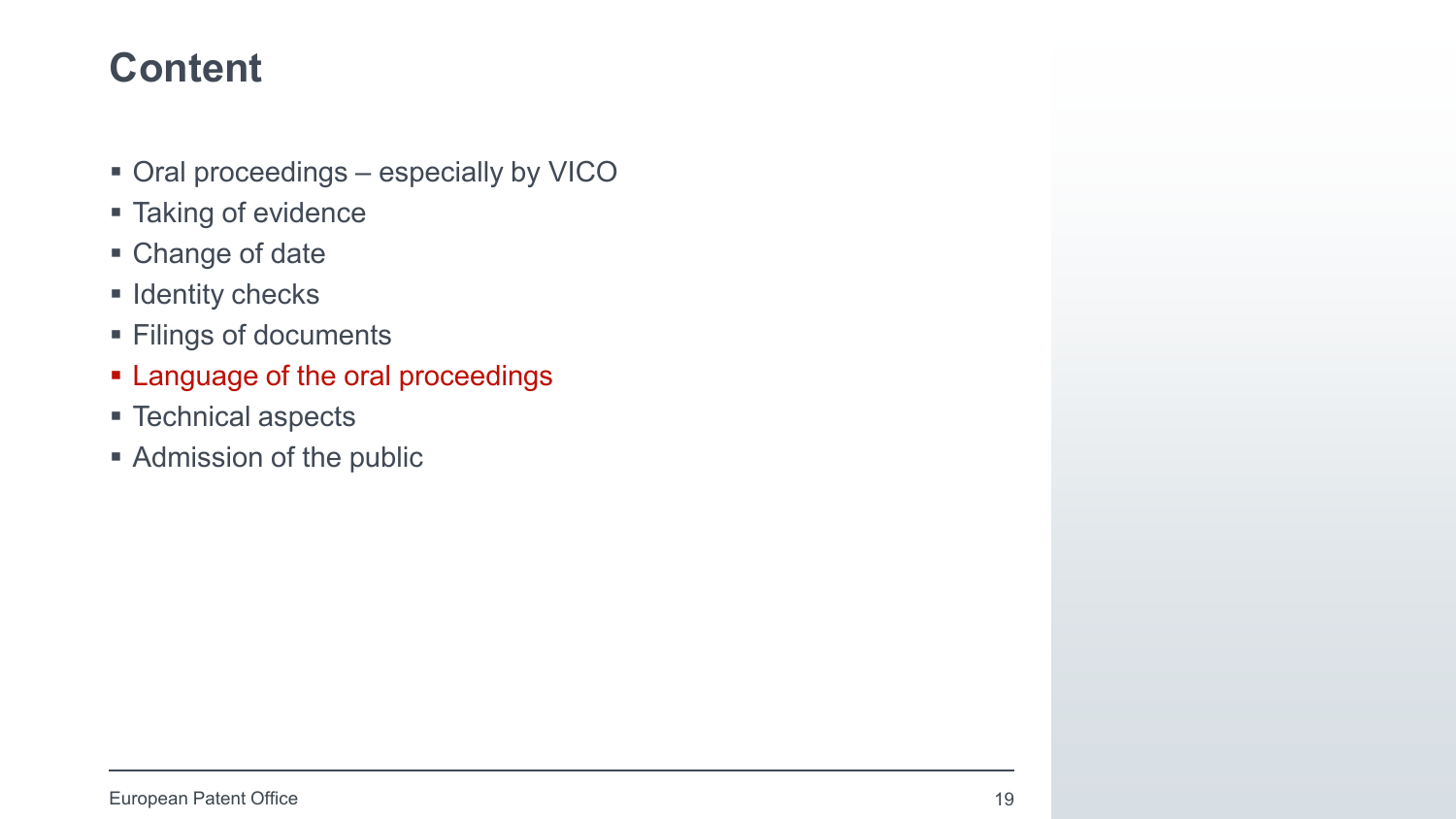### **Language of the oral proceedings**

- Language of the proceedings
- Use of another EPO official language
	- − interpreting provided by EPO if announced sufficiently in advance
	- − instead of the language of the proceedings, if all parties have indicated to use that other official language

GL E-III, 10.2; GL E-V

Rule 4 EPC Language in oral proceedings

If you wish to use another official language, notice must be given to the EPO at least one month before the date of the oral proceedings.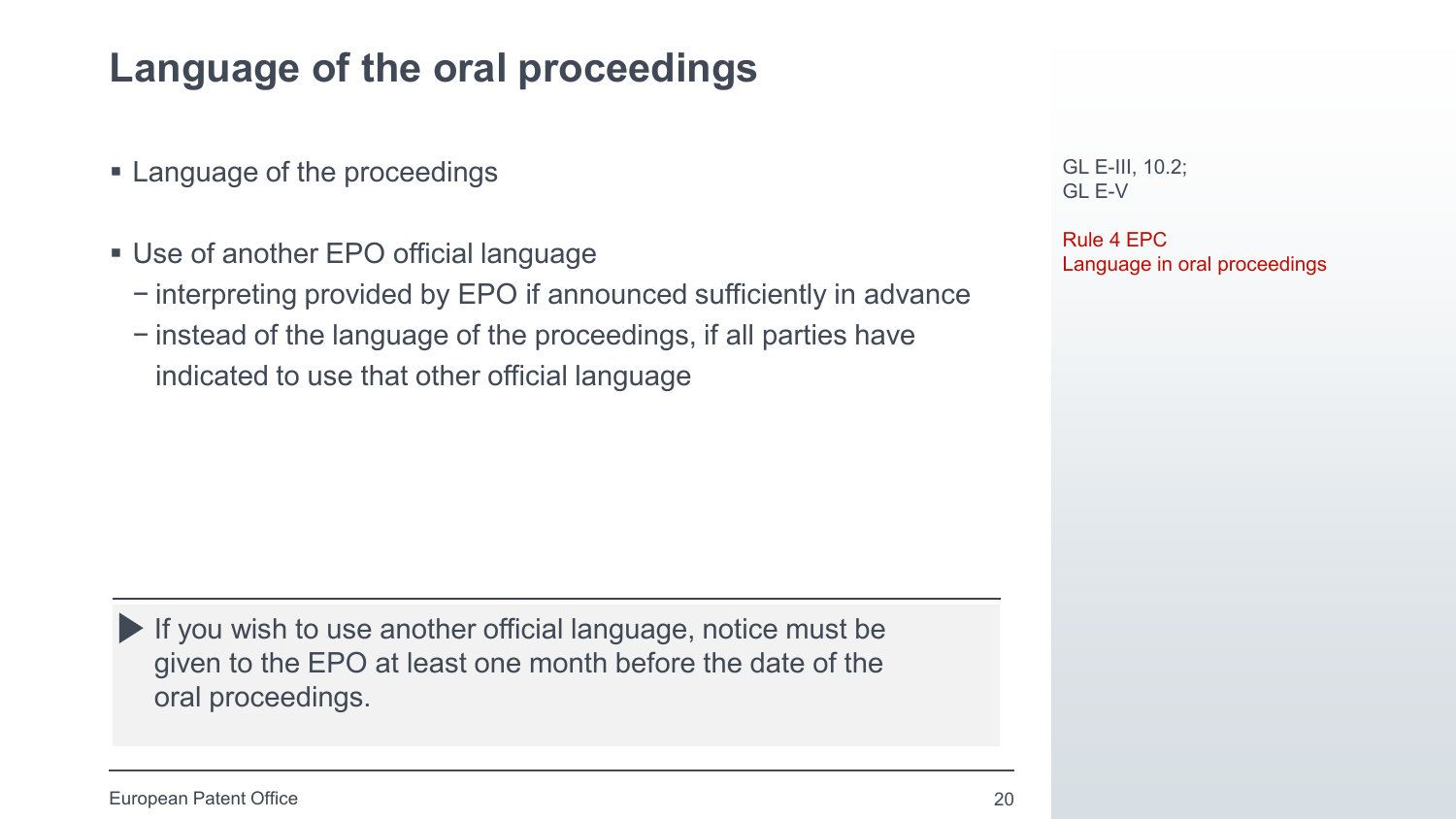### **Question**

#### **RAISE HAND**



The representative of the proprietor wishes to plead in English, the language of the proceedings, but requests interpretation into French for the benefit of some of the proprietor's employees.

 $=$  yes □ no

Raise Han

□ yes

Will the EPO provide for interpretation into French free of charge?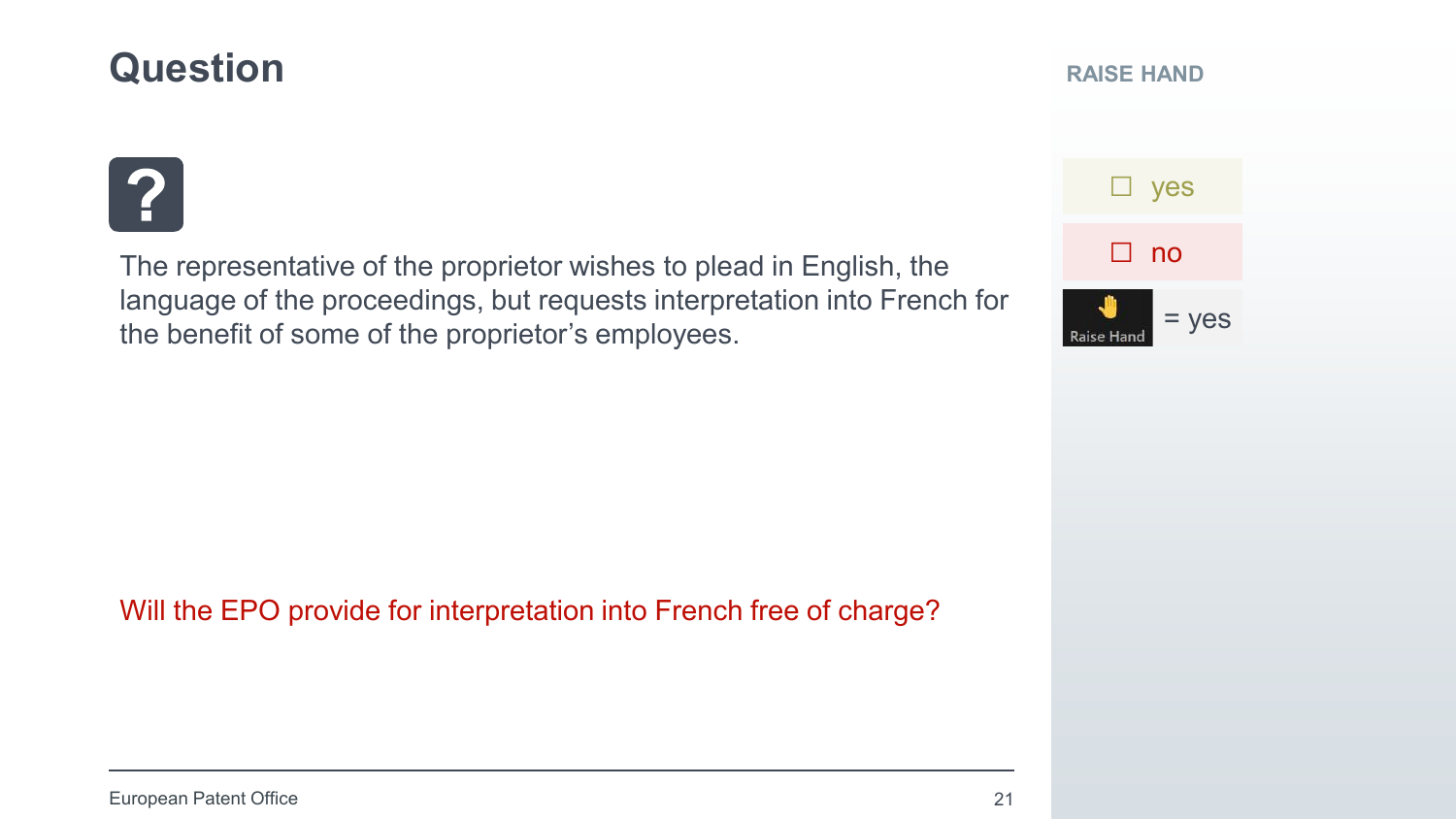### **Answer**

- A party must be clear as to which official language it wishes to use.
- A party which elects to use a language which is not understood by one of its own representatives or employees cannot for that reason request a free translation. The EPO does not provide translation merely to suit the convenience of a party.

| <b>Lyes</b>          |
|----------------------|
| $\boxtimes$ no       |
| <b>GL E-V, 1</b>     |
| T418/07<br>T 2696/16 |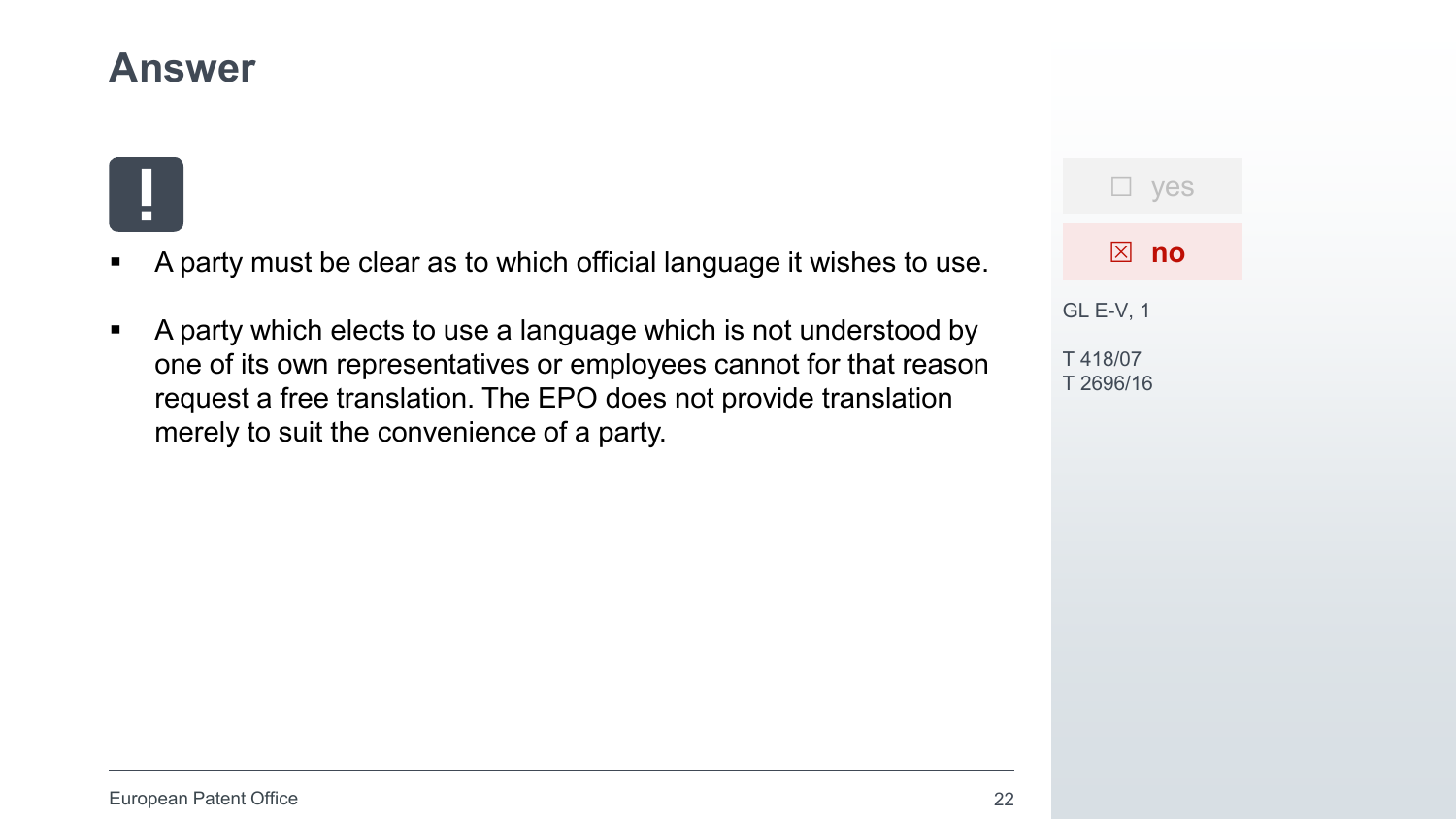### **Language of the oral proceedings (2)**

- Use of the official language of an EPC contracting state
	- − if the interested party arranges for interpretation
- **Minutes** 
	- − in the language of proceedings
	- − if different official language used, in that language if
		- − deemed appropriate by the division, and
		- − all parties agree
	- − witness statements etc. in the official language used / interpreted to

GL E-III, 10.2; E-V, 2. E-V, 6

Rule 4 EPC Language in oral proceedings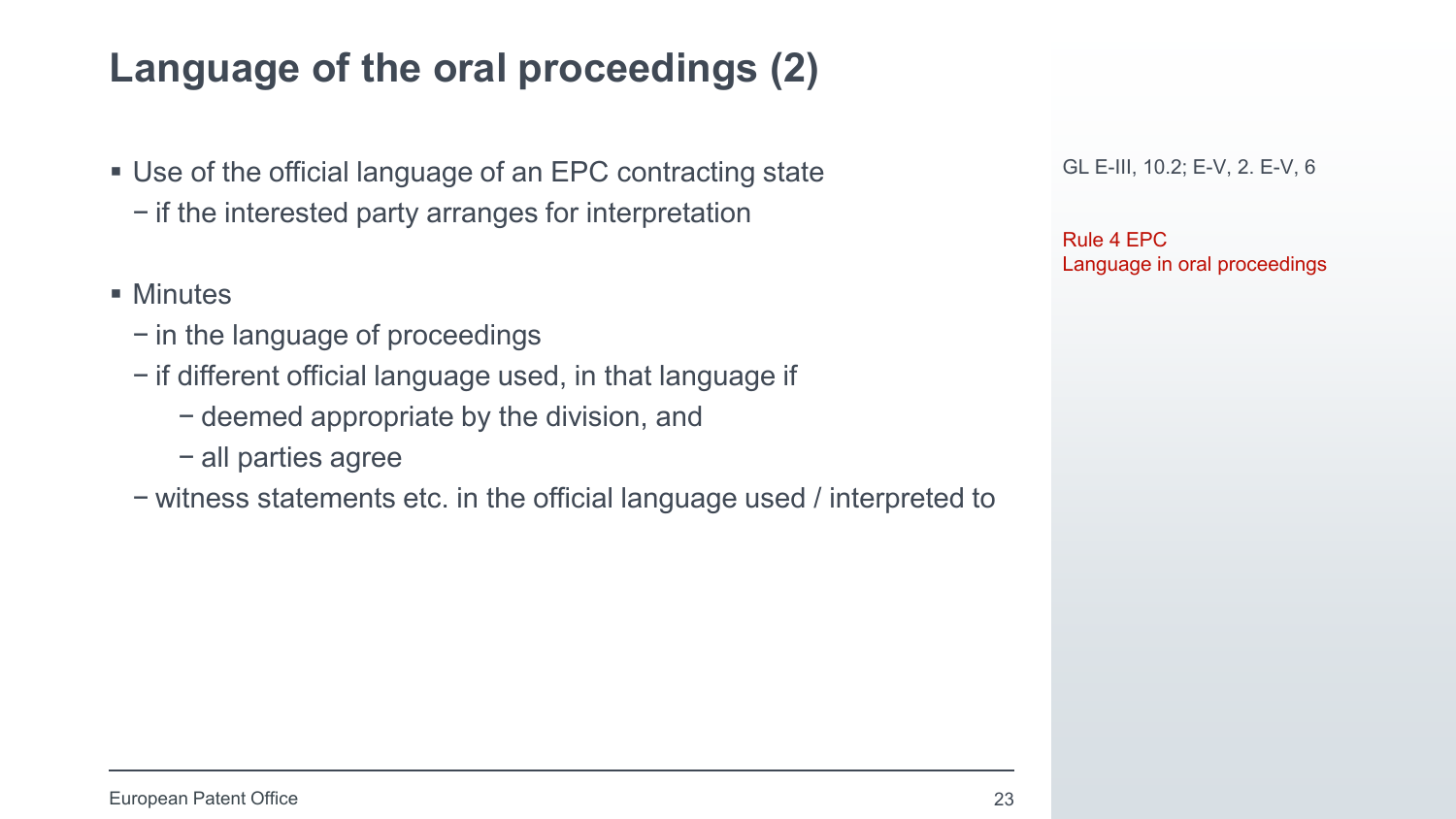- Oral proceedings especially by VICO
- **Taking of evidence**
- Change of date
- $\blacksquare$  Identity checks
- **Filings of documents**
- **Example 2** Language of the oral proceedings
- **F** Technical aspects
- **Admission of the public**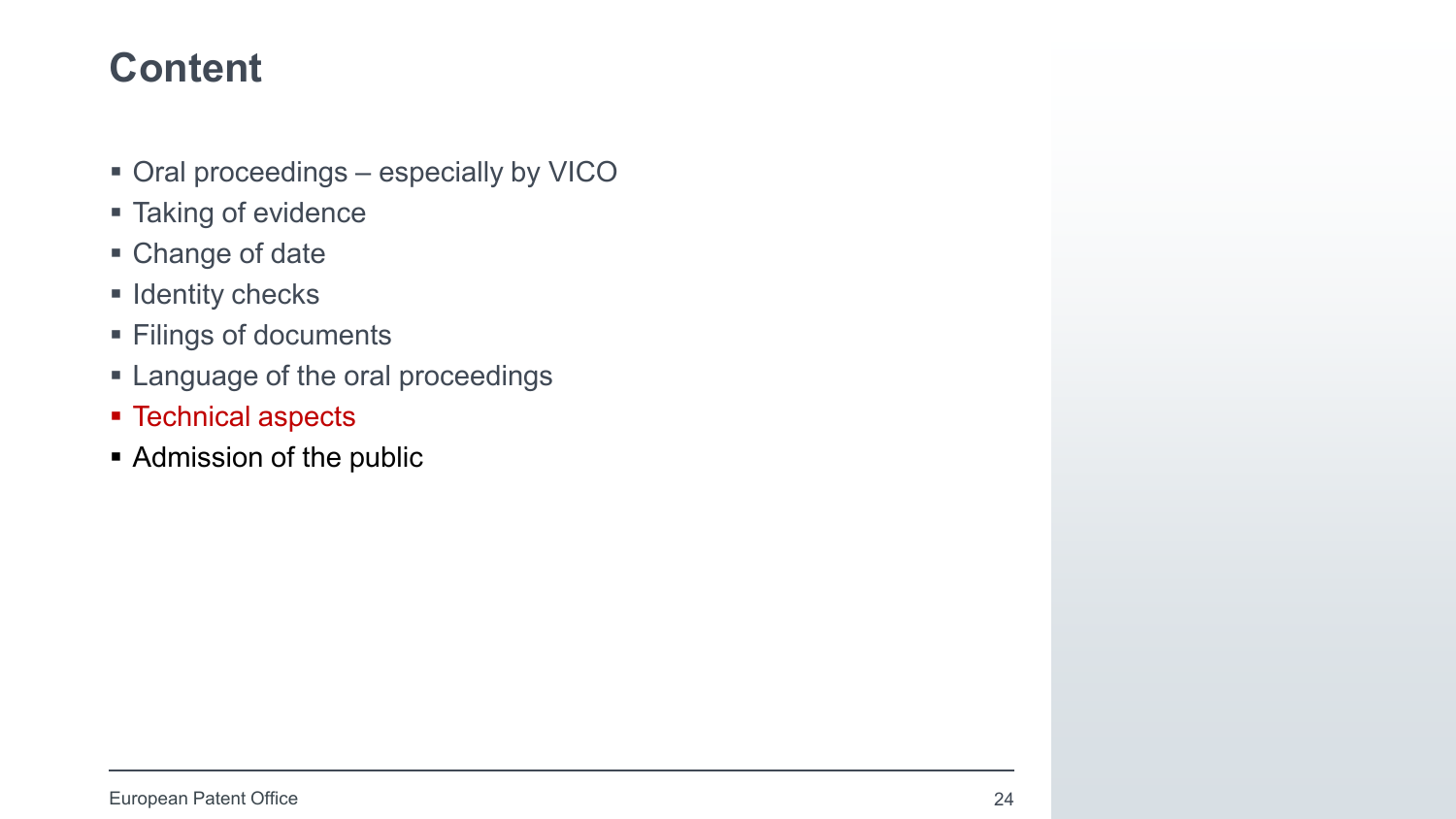### **Technical aspects**

### **Best practice / virtual meeting etiquette**

- One camera per person or camera with pan/tilt/zoom function
- **EXAMPLE High-quality microphone connected by USB or Bluetooth USB** connector (frequency response 125-15000 Hz and echo-cancelling)

Especially for VICOs involving interpreting, **please don't use**:

- Microphones built into a PC
- Phone earbuds, even if wired
- Standard VICO room equipment with omnidirectional micros
- At least 2Mbps of free up- and download bandwidth, preferably cabled network connection
- Ensure proper lighting (e.g. avoid being lit from behind)
- Virtual backgrounds are allowed

Arrange a test session:

- Email to  $EPOvicotest@epo.org$
- **Include preferred date, application number and contact details**

[Technical guidelines for oral](https://www.epo.org/applying/online-services/proceedings/technical-guidelines.html) proceedings held as VICO

FAQ – [Oral proceedings held](https://www.epo.org/service-support/faq/procedure-law/oral-proceedings-by-videoconference.html) by videoconference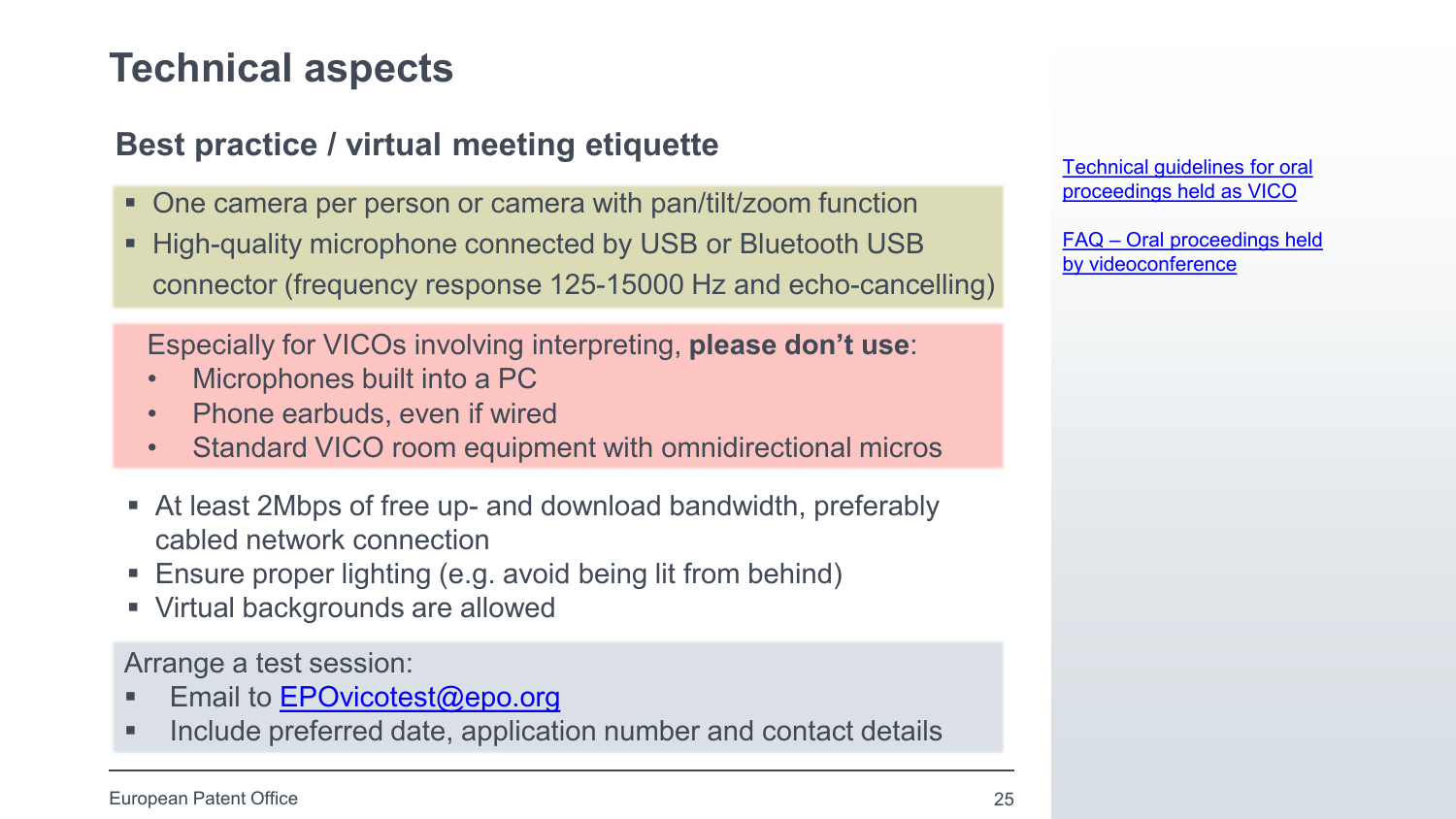### **Technical aspects (2)**

#### **How to connect**

- Parties and their representatives may connect to the oral proceedings from different locations (no request necessary)
- Standard platform is Zoom
- Supported systems:
	- − Zoom desktop client
	- − Zoom mobile app for iOS or Android
	- − Zoom web client (**not suitable** for oral proceedings in **examination**)
- **Technical quidelines:** 
	- − Link included in Zoom invitation
	- − Home > Applying for a patent > Online services > Calendar of oral proceedings
		- > Technical guidelines

EPO OJ 2020, A121

EPO OJ 2020, A134

[Technical guidelines for oral](https://www.epo.org/applying/online-services/proceedings/technical-guidelines.html) proceedings held as VICO

FAQ – [Oral proceedings held](https://www.epo.org/service-support/faq/procedure-law/oral-proceedings-by-videoconference.html) by videoconference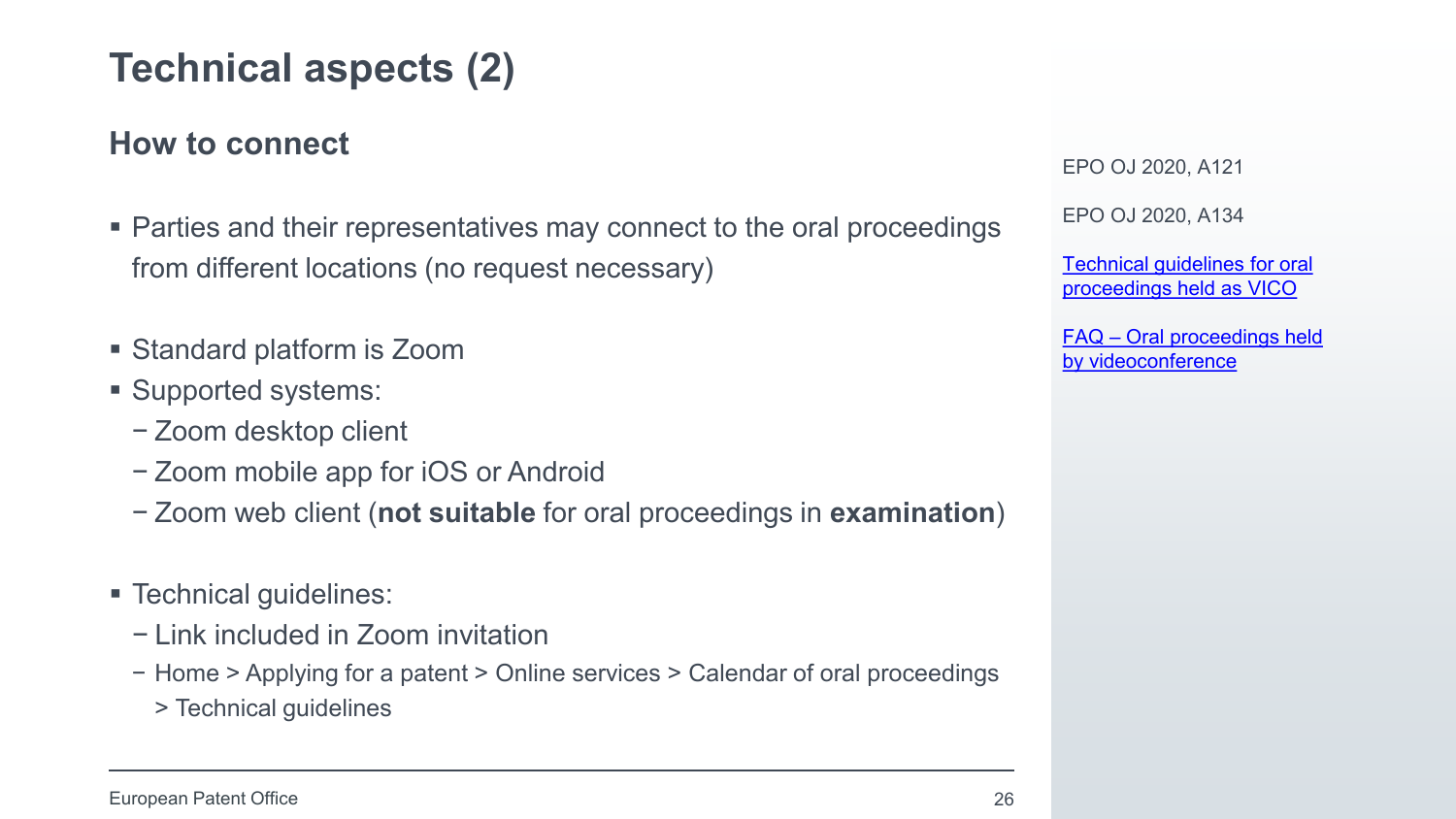### **Technical aspects (3)**

#### **Recording**

- Recording by the parties is not permitted
- **If the parties are informed, the EPO may make sound recordings in** specific exceptional circumstances (e.g. witness testimony)
- The recording is kept until the end of any possible proceedings
- The recording is not be provided to the parties

#### **Technical problems**

- If technical problems occur such that the oral proceedings cannot be conducted openly and fairly (e.g. a total or partial breakdown in communication), the right to be heard may be violated.
- If such problems cannot be overcome, the oral proceedings are closed and new summons are issued.

GL, E-III, 10.1 GL, E-III, 11.3 GL, E-III, 11.4

EPO OJ 2020, A121 EPO OJ 2020, A122 EPO OJ 2020, A134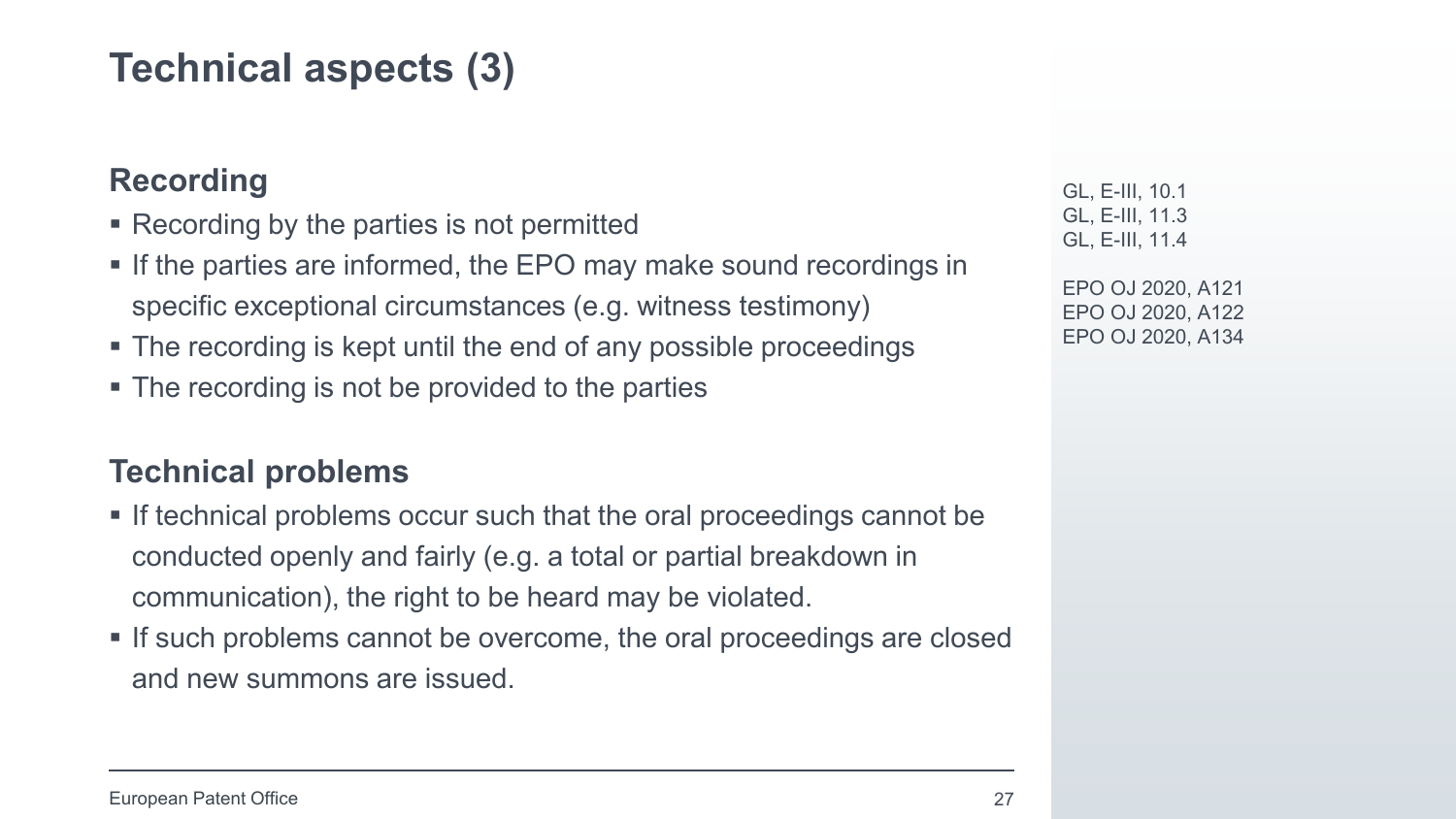### **Technical aspects (4)**

Further developments following user survey and internal input (planned for April 2022):

- 'Deliberation rooms' for parties
- Whiteboard
- **Timer for chairs to ensure more appropriate breaks**
- **Extra audio channels for interpretation provided by parties under** Rule 4(1) EPC
- VICO-bot applications, with a view to provide users with an automated evaluation of their VICO settings and practical recommendations for improvement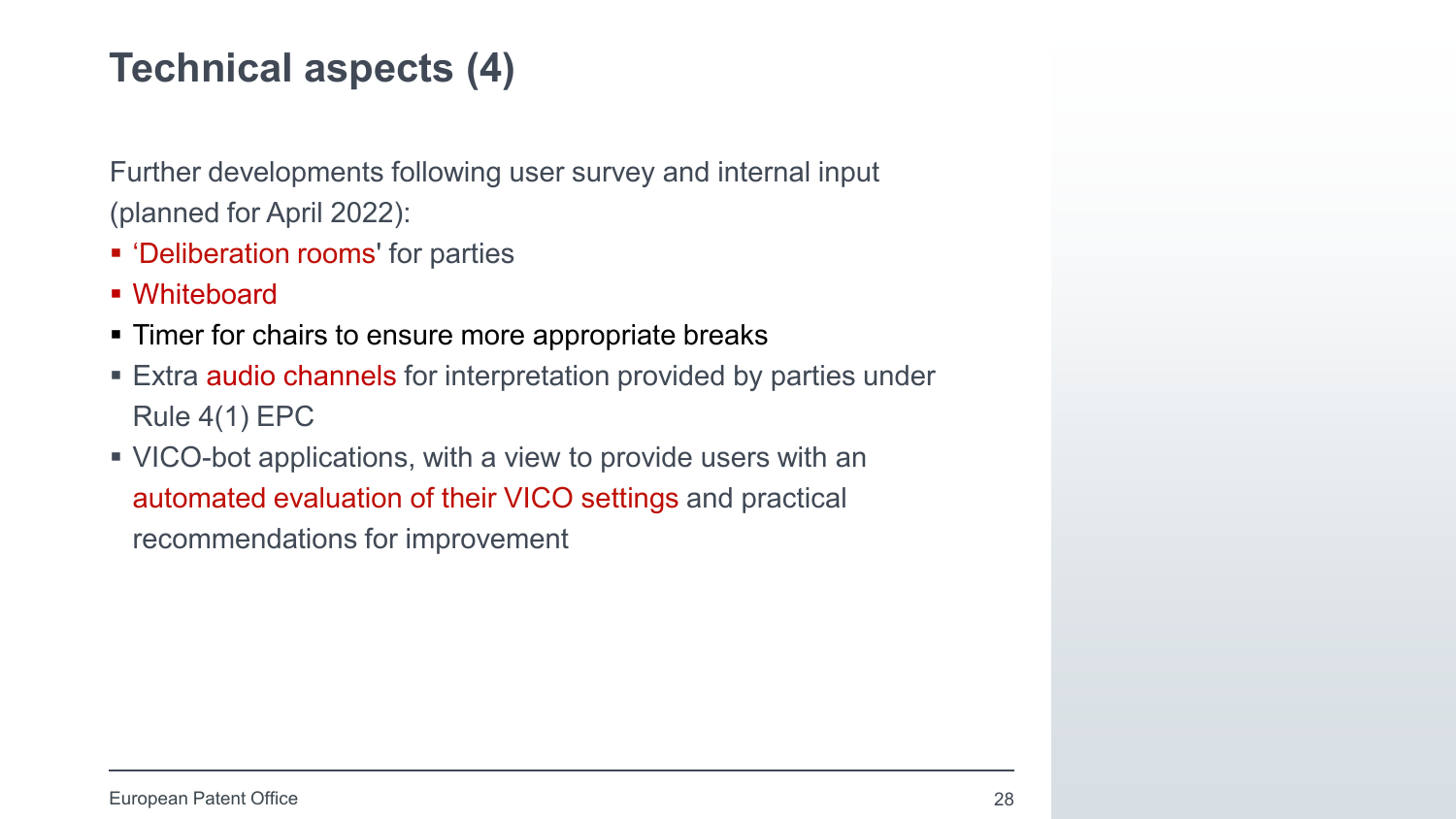- Oral proceedings especially by VICO
- **Taking of evidence**
- Change of date
- $\blacksquare$  Identity checks
- **Filings of documents**
- **Example 2** Language of the oral proceedings
- Technical aspects
- **Admission of the public**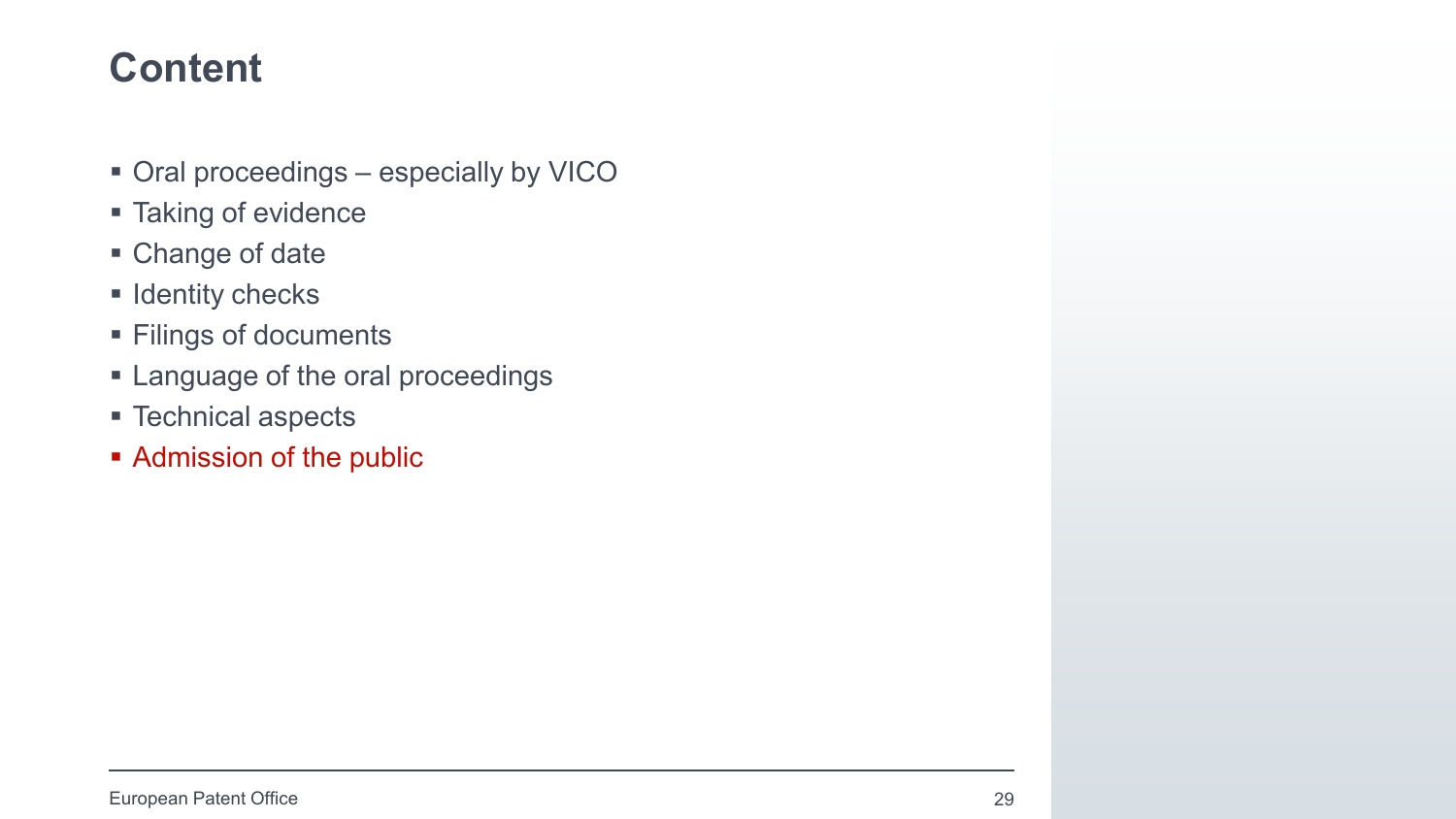### **Question**

#### **RAISE HAND**



Who has already attended oral proceedings as a member of the public?

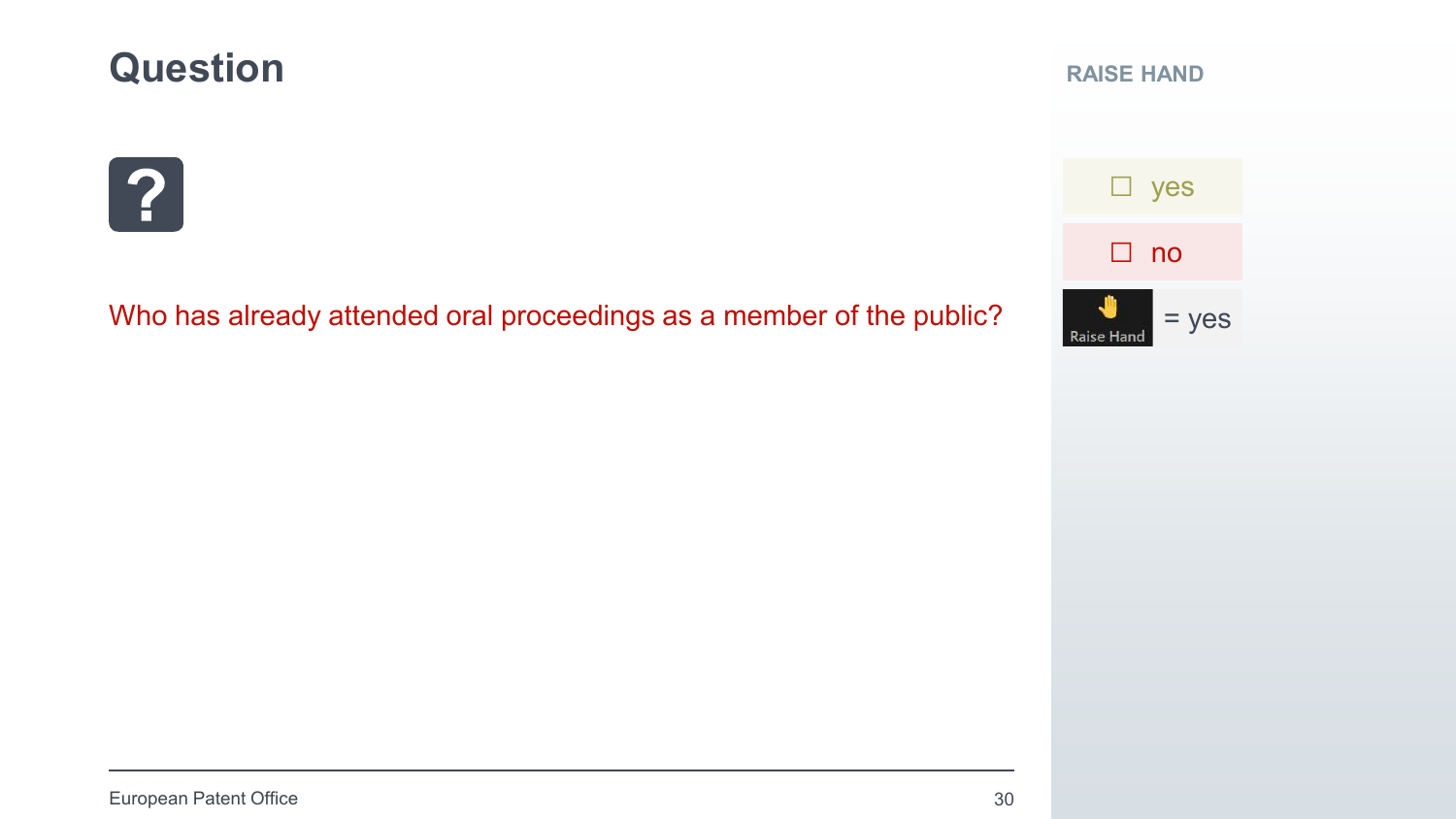### **Admission of the public**

- Oral proceedings in opposition are public
	- − see the **calendar** of oral proceedings at **epo.org:**

Home > Applying for a patent > Online services > Calendar of oral proceedings

- Remote access to oral proceedings
	- − request by email to [support@epo.org](mailto:support@epo.org)
	- − at least **three working** days in advance
	- − mentioning date of the oral proceedings, application number, requester's name and email address
	- − connection details are not to be shared

GL, E-III, 8.1

Art. 116 (4) EPC Oral proceedings

[Information about access to](https://www.epo.org/applying/online-services/proceedings/public-access.html)  oral proceedings by videoconference before opposition divisions